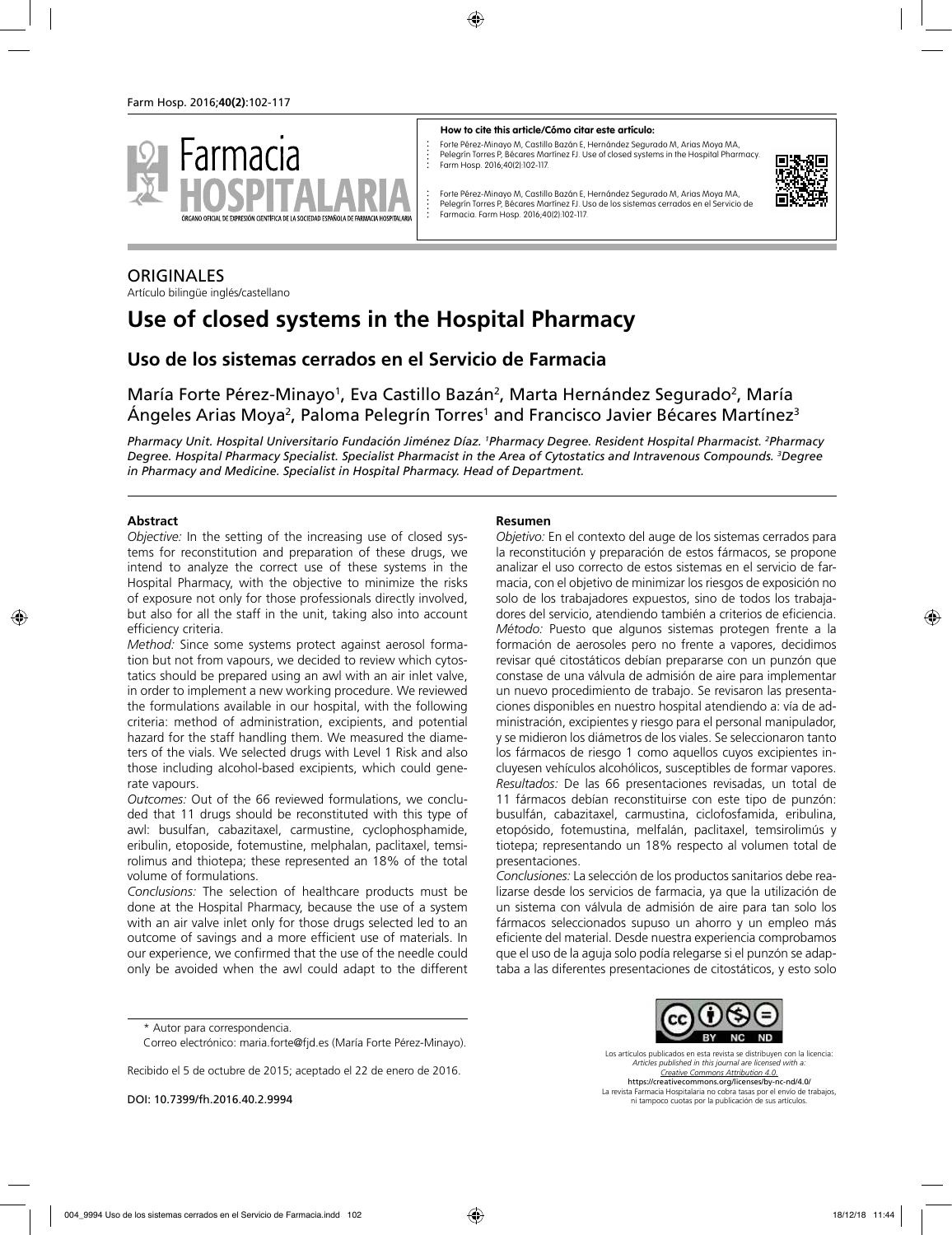formulations of cytostatics, and this is only possible when different types of awls are available. Besides, connections were only really closed when a single awl was used for each vial. The change in working methodology when handling these drugs, as a result of this study, will allow us to start different studies about environmental contamination as a future line of work.

#### **KEYWORDS**

Cytostatic agents; Closed systems; Occupational exposure

Farm Hosp. 2016;**40(2)**:102-117

# **Contribution to scientific literature**

To minimize the risks represented by handling cytostatic agents, not only for the staff involved but also for all professionals working in the Hospital Pharmacy.

There are certain publications within scientific literature addressing the administration of these drugs with closed systems, mostly targeted at nursing staff in Day Hospitals; but there are very limited data about how to handle these drugs in the Hospital Pharmacy taking into account their characteristics. Given the increasing concerns about the potential occupational risk involved in handling these drugs, we believe it is important to publish this type of procedures, in order to create awareness in other hospitals. The outcomes reached will involve a change in working methodology at the time of drug reconstitution.

## **Introduction**

The term cytostatic includes a wide group of medications with very different mechanisms of action, but with the common characteristic of interrupting the cellular cycle at any of its stages. This property leads to their use in the treatment of neoplastic diseases, as single therapy or in combination with radiotherapy and/or surgery.

The constant evolution of hospital protocols, the use of new techniques, and the launch of new medications, have allowed an increase in the number of treatable patients and success expectations. Despite this, it must not be forgotten that these are very active drugs, with a high potential toxicity. There are data showing that a continuous and prolonged exposure to small doses can have mutagenic and carcinogenic effects on the staff handling them.

Given that it has not been possible to determine clearly the toxic effects at long term of the exposure to these drugs (mostly due to the inconsistencies between the different tests used for determining toxicity), the potential occupational risk entailed and the consequences they can cause, it becomes essential to adopt measures to help to reduce said exposure, and to guarantee optimal working conditions. In this sense, the most adequate action will be prevention.

In order to prevent any possible harmful effects caused by inadequate handling, an appropriate work sys-

se consigue disponiendo de varios tipos de punzones. Además, las conexiones solo estaban realmente cerradas si se utilizaba un punzón por cada vial. Con el cambio en la metodología de trabajo a la hora de manipular estos fármacos, producida como resultado de este estudio, se pretenden realizar estudios de contaminación ambiental en una línea de trabajo futuro.

#### **PALABRAS CLAVE**

Agentes citostáticos; Sistemas cerrados; Exposición ocupacional

Farm Hosp. 2016;**40(2)**:102-117

tem must be implemented, and certain action measures must be adopted when faced with any situation which involves cytostatic medications.

Moreover, the centralization of these procedures in Hospital Pharmacy Units will guarantee higher safety for the worker and for the environment, reducing as much as possible the risk of exposure<sup>1-4</sup>.

One of the most usual sources of environmental contamination by cytostatics, both during reconstitution and in administration, is the use of standard syringes which generate aerosol at the moment of being extracted of the container through the septum. There is also aerosol when the product contained in the inner walls of the syringe is expelled out during plunger withdrawal. In order to avoid this type of contamination, it is recommended to use the so-called Closed Systems<sup>5</sup>.

After being launched in the market, Closed Systems have been gradually implemented in hospitals with the aim of eliminating needles. A *Closed System Drug Transfer Device* refers to a system which does not allow the transfer of environmental contaminants mechanically inside the device, or the leak of dangerous molecules outside of it. In principle, a closed system is a device which prevents the exchange of non-filtered air or contaminants with the ambient air<sup>6</sup>.

In Spain, these devices are considered healthcare products, regulated by Royal Decree 1591/2009, and classified within the Class IIa<sup>7</sup>. On the other hand, occupational exposure to cytostatic drugs is included within the setting of rules about protection of workers against risk related with exposure to carcinogenic agents (Royal Decree 665/97); and therefore, according to its ruling, the use of Closed Systems should be prioritized<sup>8</sup>.

We cannot forget that it is the role of the Pharmacist to select those healthcare products to guarantee environmental safety, microbiological safety, convenience, optimal cost, and reduction in workload.

Since approximately one year and a half ago, our hospital has been incorporating closed systems, both for preparation and administration of cytostatic agents.

This was started by the Day Hospital, where the volume of treatments reaches approximately 1000 administrations per month, and there are 6 workers, including nurses and nursing assistants.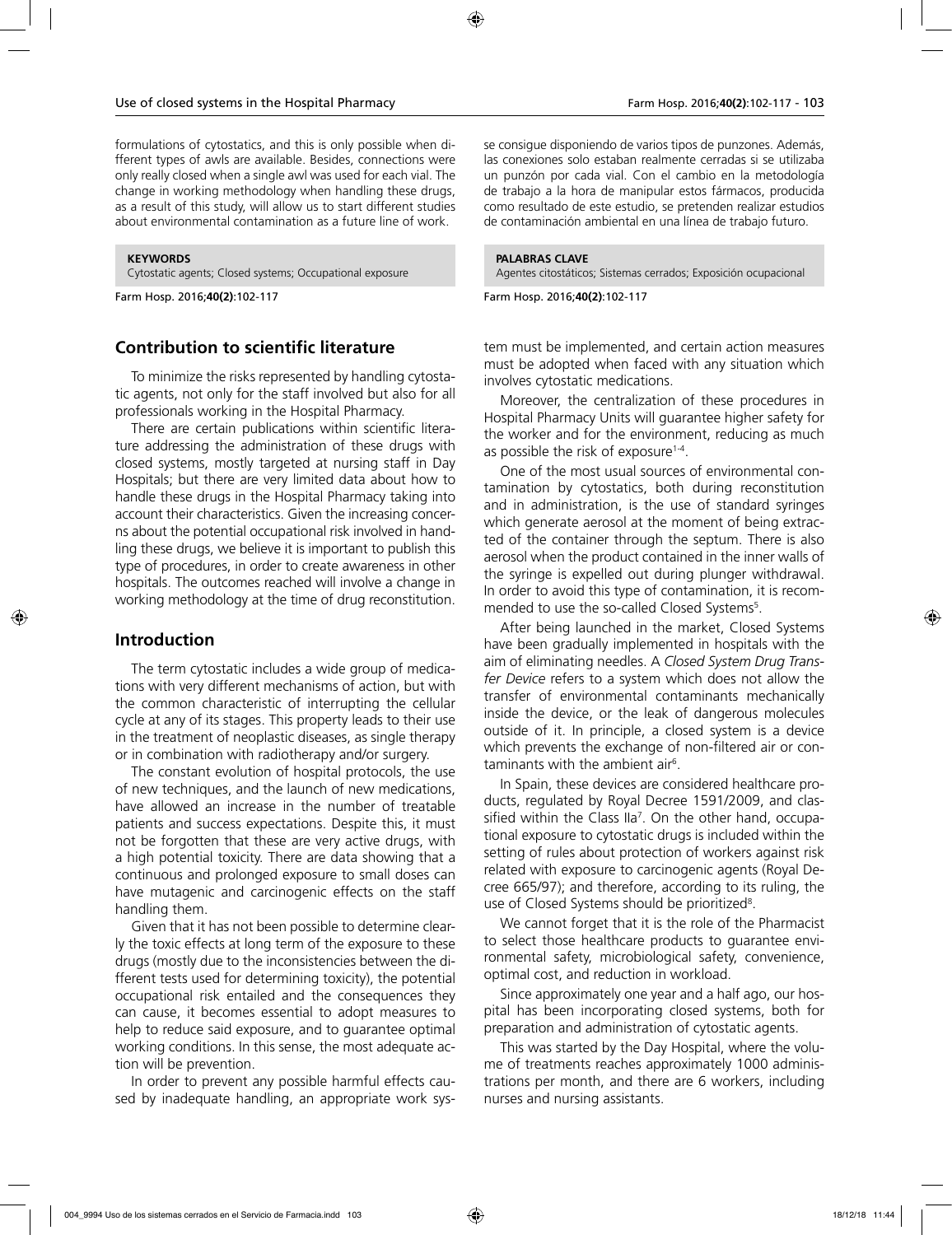Subsequently, the implementation in Day Hospital was followed by the rest of the hospital units involved. During 7 days, training was conducted at the Hospital Pharmacy Unit with those nurses and pharmacy technicians who conduct work in the laboratory fume hood and with a workload close to 2000 preparations per month; afterwards, training continued with the Hospitalization Units for Oncology and Haematology.

On our hand, in the Hospital Pharmacy and for the area relevant to us, which is preparation, a universal awl was initially chosen as the device use for reconstitution of these drugs. The model selected (SmartSite® Dispensing Pin) (Figure 1) could be connected to all vials.

Awls are perforators for vial access without a needle for reconstitution and dilution of medications. The FDA (*Food and Drug Administration*) requires all devices to meet the following criteria: being airtight, non-drip, and preventing microbiological contamination (0.22 micron filter)9 .

After approximately one year and a half of usage, it was observed that the implementation of this system had not led to the elimination of the use of needles by the staff in charge of preparation; and therefore, there was no elimination of the risks entailed. It was also observed that the universal awl was not used in a high proportion of the preparations (only in approximately 40%), due to different reasons: awl quality, poor connection of the awl to the different vial sizes, worse utilization of small rests of drugs, etc. One single awl per vial was not used either, and therefore connections continued being non-closed. Besides, the device available protected the working staff against aerosols, but not against the vapours generated by some drugs (in the same way as HEPA filters, which are able to trap particles and aerosols, but not vapours, which would therefore move around freely).

The resources available so far in the Hospital Pharmacy for cytostatic preparation were: extensions, 3-part luer-lock syringes, and universal awls (Figure 1) which presented the following characteristics:



Ref.: MV0400-0006 **Figura 1.** SmartSite® Dispensing Pin. **Example 20 Indian Property** Pine Constants and Ref.: MV0400-0006

- Drug-transfer awl (with ventilation)
- Needleless system
- 0.1ml purge volume
- System length: 6.4cm
- Universal connector
- Hydrophobic filter for air entry: it prevents an increase in pressure in the vial.

The objective of this article is to review the suitability of the Closed Systems used at the Hospital Pharmacy for reconstitution of the cytostatic drugs used in our centre, which is necessary in order to ensure the safety and efficiency of the process.

Secondarily, it was considered to quantify the savings represented by using these materials according to the review conducted.

# **Method**

A working procedure was implemented within the setting of the compulsory periodical review of all Standard Working Procedures (SWPs) for the Hospital Pharmacy, and given the concerns about an increasingly higher occupational risk, taking a closer look at the adequate use of closed systems during the reconstitution process for cytostatic drugs.

After the bibliographic review, it was recommended to have different types of awls available, in order to adapt to the characteristics of the different cytostatic medications, so that the use of needles was no longer necessary, and that all the staff, both handling and not handling these drugs, became protected against those drugs which generated vapours. This would achieve a complete implementation of the use of closed systems, without representing a high increase in the cost of this type of healthcare materials; that is to say, each type of awl would be used according to the characteristics of the medication.

The primary variable of the study was the use of the most adequate awl according to the characteristics of the drug.

A review of the product specifications was conducted for the different awls selected, as well as for the different cytostatic drugs, in order to be able to reconstitute the vials using different types of awls based on the potential level of contamination of the compound, and the level of carcinogenicity of the cytotoxic drug.

The variables considered were:

− The most frequently used drugs (in number of vials), according to the use within the two last months; the study was subsequently extended in order to include all the formulations available in the hospital. Monoclonal antibodies were initially excluded, as these are not *Hazardous Drugs* (drugs which require additional handling and entail risk of exposure for healthcare professionals and those who can get in contact inadvertently with them10) or chemotherapy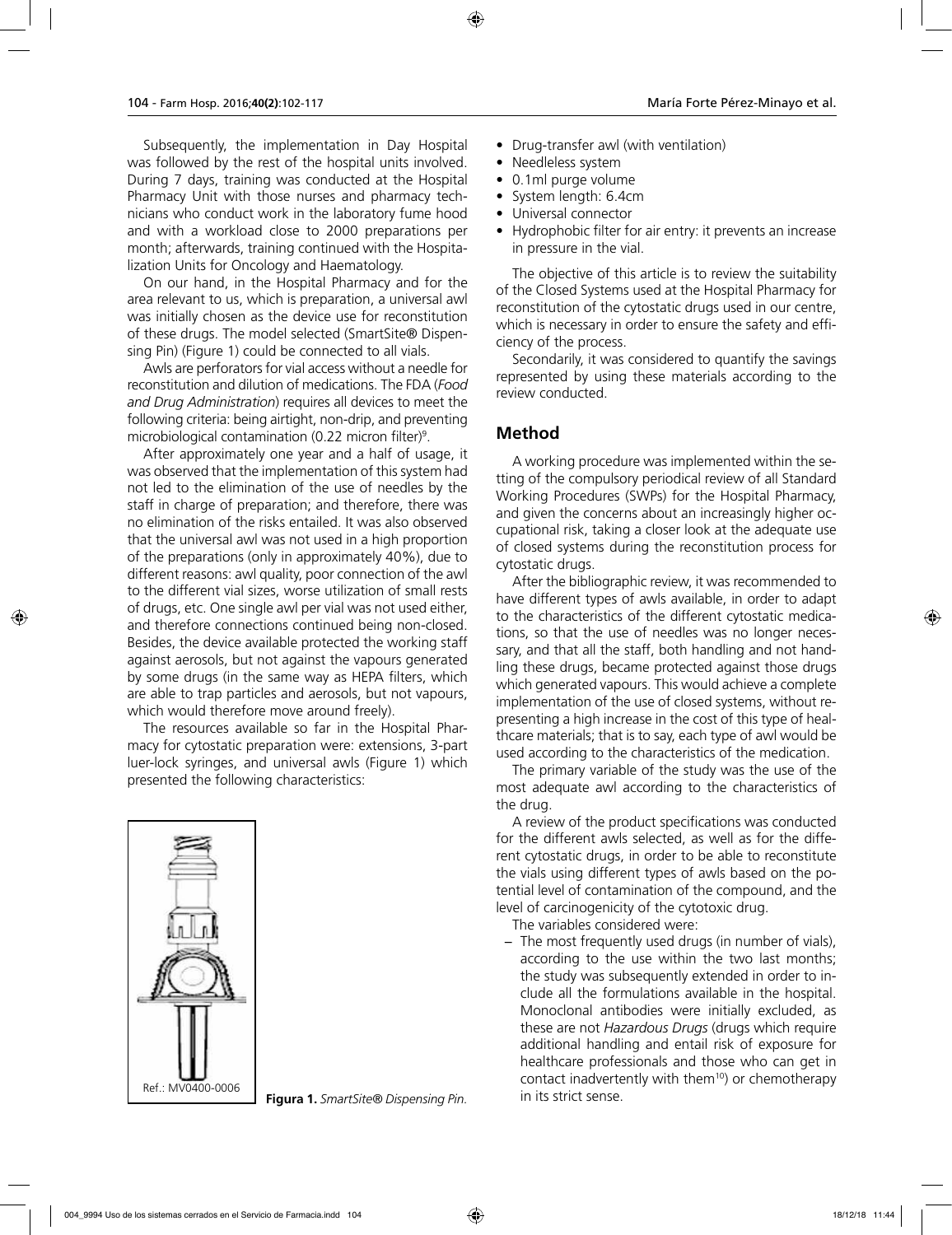- − Perishable / way of administration: Preparation in syringe or saline solution.
- − Vehicles of the drug: Review through product specifications of the excipients of all our formulations for cytostatic drugs<sup>11</sup>, detecting those with alcohol-based solvents (those likely to generate vapours).
- − Risk for the staff handling the different cytostatic drugs: According to the classification by the IARC (International Agency for Research on Cancer)12, based on tests on carcinogenesis, and the classification by the NIOSH (National Institute for Occupational Safety and Health)<sup>13</sup>, screening those drugs with the highest risk for the staff handling them.
- − Diameter of the vial head (in millimetres): All formulations were measured.

In order to select which drugs should be reconstituted with an awl with air inlet valve (able to trap vapours), both the carcinogenic potential and the excipients of the drugs were assessed. In order to evaluate the level of carcinogenicity, the classification by the IARC<sup>12</sup> and the classification by the NIOSH<sup>13</sup> were used, and those drugs with the highest risk were selected (Risk 1).

The selection criteria for the most adequate awl were:

- a. Awl with air inlet valve: Cytostatic drugs with Risk 1 for the staff, as well as those with excipients containing alcohol-based vehicles, should be reconstituted using the awl with air inlet valve Figure 3), measuring 13 or 20 mm depending on the head of the vial (one per each vial); some of the drugs met both criteria.
- b. Basic awl: In principle, the other awl can be used for the rest of the drugs, given their characteristics (measuring 13 or 20 mm depending on the head of the vial, and also one per each vial) (Figure 2).

After this, the estimated costs of the introduction of the awl with air inlet valve were assessed. Two scenarios were considered: one where only this type of awl would be used in all cases, and another where it would only be used for those drugs which require it. The estimate was prepared taking into account the use within the 2 last months before the review, and considering that the cost of the awl with air inlet valve is approximately 4 times higher than the cost of the normal awl.

Data collection was conducted through an Excel spreadsheet. The sample size was not calculated, because the study was conducted based on the formulations available in our centre. The objective was descriptive; and therefore, a descriptive analysis was conducted for the variables previously described. The study variables were qualitative, and were expressed as counts or percentages.

The work schedule appears on Table 1.

## **Results**

Table 2 shows the results of the study on the formulations of cytostatic drugs available in our centre. Out



**Figura 2.** *SmartSite® Vented Vial Access Device.*



**Figura 3.** *SmartSite® VialShield Closed Access Device.*

of the 66 formulations assessed, there were 11 drugs in our hospital which turned out to be likely to require special handling: busulfan, cabazitaxel, carmustine, cyclophosphamide, eribulin, etoposide, fotemustine, melphalan, paclitaxel, temsirolimus, and thiotepa (15 mg and 100 mg) (see Table 3), which represented 18% (12/66) of the total volume of formulations.

Regarding the measurements of the vial diameters, practically all of them were 20mm or 13mm.

However, it was considered necessary to have two types of awl available, each one in two sizes:

- − A simpler one, and similar to the one available so far (but better adapted to each vial) (Figure 2), with the following characteristics:
- Device for access to transfer
- Needleless system
- Purge volume: 0.1 ml
- System length: 6 cm
- Vented filter
- Aerosol trap
- Diameter of the vial access device: 13 and 20 mm;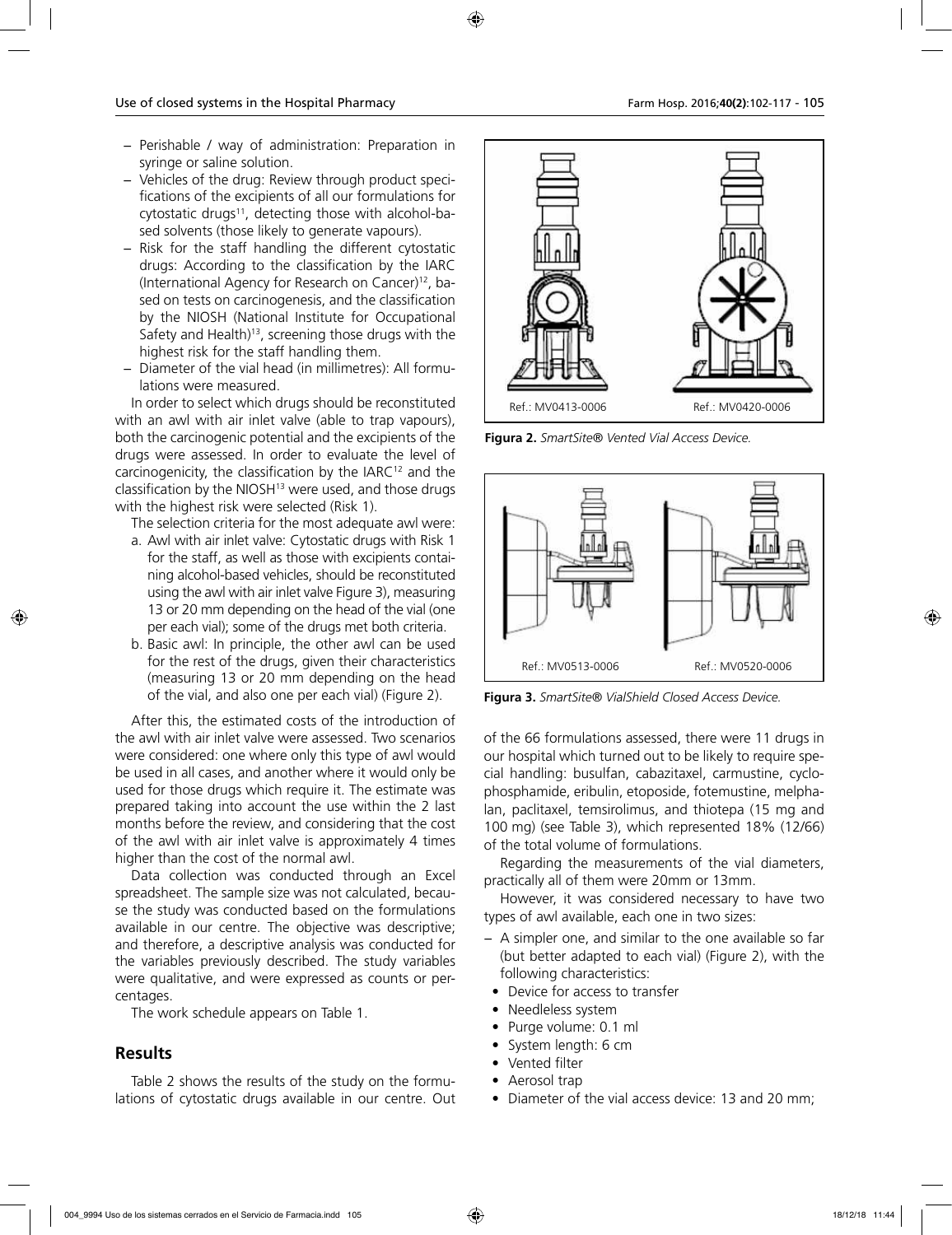### **Table 1.** *Work Schedule*

| <b>ACTIVITIES</b>                                                     | <b>MONTHS</b> (weeks) |             |             |            |
|-----------------------------------------------------------------------|-----------------------|-------------|-------------|------------|
|                                                                       | January               | February    | March       | April      |
| Review of bibliography and product specifications of cytostatic drugs | <b>XXXX</b>           |             |             |            |
| Estimation of use and request for estimate                            |                       | <b>XXXX</b> |             |            |
| Approval of the estimate by the Purchase Department                   |                       |             | <b>XXXX</b> |            |
| Request of materials and delivery                                     |                       |             | <b>XXXX</b> |            |
| Staff training and refining the system for its use                    |                       |             |             | <b>XXX</b> |

- − and another one, more sophisticated and with air inlet valve, for those drugs which required protection against vapours (Figure 3); the following are its most important characteristics:
	- Device for access to transfer
	- Needleless system
	- Purge volume: 0.1 ml
	- System length: 6.5cm
	- Air inlet valve
	- Diameter of the vial access device: also 13 and 20 mm.

The estimated annual use of awls with air inlet valve (Figure 3) was:

- 13 mm SmartSite® VialShield Closed Vial Access Device awls **»** approximately 300/year
- 20 mm SmartSite® VialShield Closed Vial Access Device awls **»** approximately 400/year

Regarding cost, an estimate was prepared with the foreseen annual use of awls. We considered two scenarios: an overall one, assuming that all drugs presented the same risk and were likely to generate vapours, and a specific one, taking into account the study conducted. In the first one, using the awl with air inlet valve for all the formulations (around 24,000 total preparations / year, extrapolating the data for monthly preparations obtained from our application Farmis Oncofarm® at 12 months), the annual spending on awls was estimated in 105,600 €/year. In the second one, if the awl with air inlet valve was used only for the formulations selected (around 4,300 preparations/year), and the basic awl for the rest of preparations (estimated by difference), the estimated annual spending was reduced to 42,560  $\epsilon$ year. Therefore, the use of the awl with air inlet valve according to Scenario 2 represented annual savings of approximately 60% compared to its use according to Scenario 1, thus achieving a more efficient use of awls.

## **Discussion**

Concerns about a potential occupational risk appeared after the publication by Falck in 1979, which showed evidence, through the application of the Ames Test, of the presence of mutagenicity in urine concentrates of nurses who handled cytostatic drugs. The values of mutagenicity obtained were higher than those of the staff not exposed, who were used as control, and increased as the week progressed, thus suggesting that the source of mutagenicity could be the absorption of cytostatics as a consequence of occupational exposure<sup>14</sup>.

At the beginning of the eighties, *The Occupational Safety and Health Administration* (OSHA) started to become concerned about the occupational exposure of healthcare staff to these substances, and in 1999 they published a technical manual about the control of occupational exposure to cytotoxic compounds<sup>15</sup>. More recently, *The National Institute for Occupational Safety and Health* (NIOSH) and *The American Society of Hospital Pharmacists* (ASHP) have published recommendations for safe handling of cytotoxic drugs $16,17$ .

On the other hand, there are various published studies which intend to quantify the level of exposure of healthcare staff, with the objective of determining a threshold level, and which state the existence of contamination in the work surfaces during the handling of cytotoxic compounds<sup>18,19</sup>.

Regarding the need for special handling of those compounds which contain alcohol-based excipients likely to generate vapours, and which therefore represented real contamination, Connor *and col.* concluded that some cytostatic drugs presented a pressure of vapour low enough to cause vaporization at room temperature; this study demonstrated that cyclophosphamide, carmustine and mechlorethamine behaved like mutagens in Ames test, if the cytostatic and the reactive (the culture plates) were put together in a closed setting at a temperature of 23ºC, without needing to be in direct contact (adding on the cytostatic to the culture plates)<sup>20</sup>. More recently, NIOSH suggested a protocol to determine the efficacy of closed systems in vapour containment, using isopropyl alcohol as tracer<sup>21</sup>.

Even if we have not yet conducted surface contamination tests in our centre after implementing these systems, there are various studies supporting the use of closed systems<sup>22,23</sup>.

In spite of current recommendations already establishing drug-transfer devices as measures for occupational protection and prevention, that is to say, closed and needleless systems (NIOSH), because they represent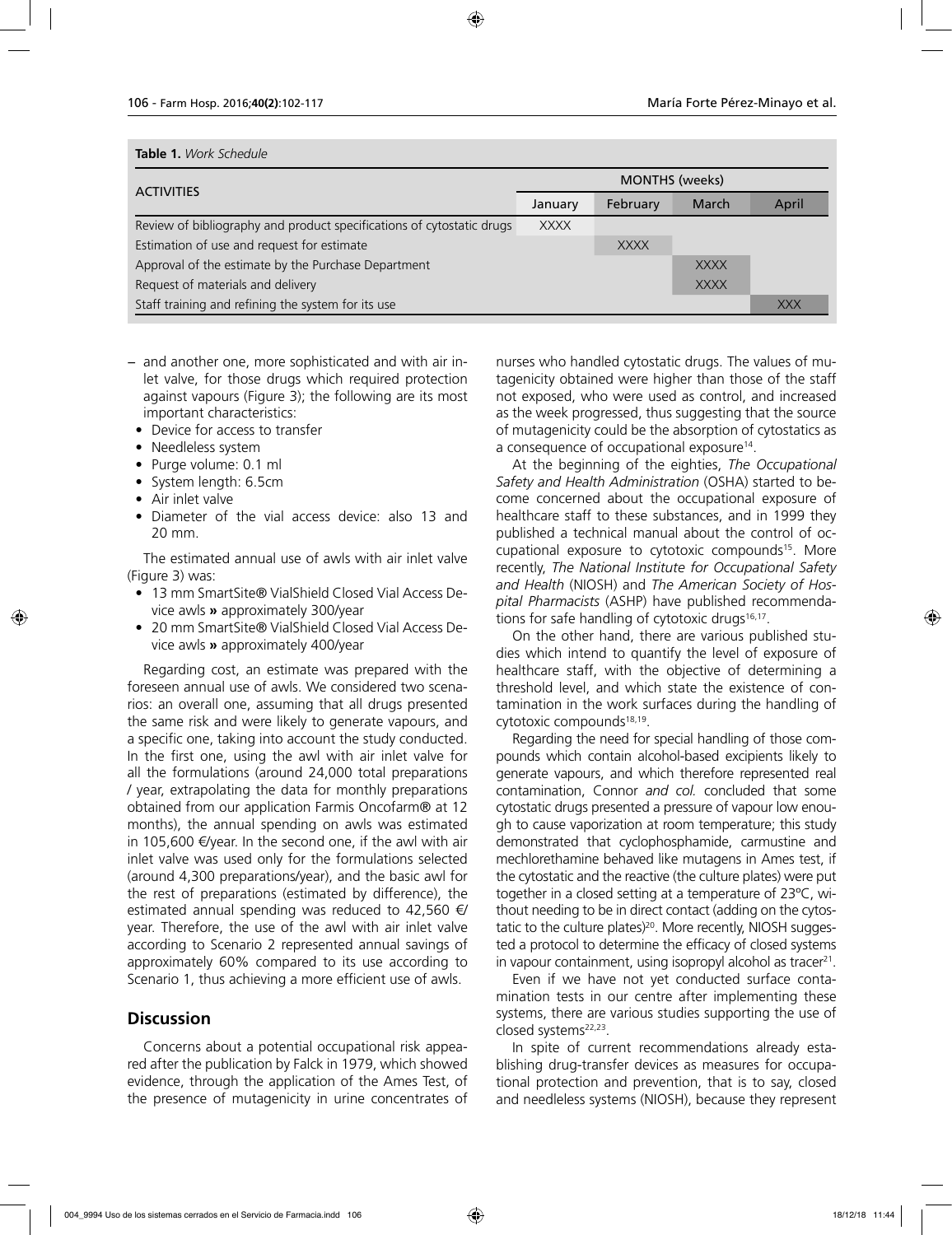| <b>Table 2.</b> Review of the formulations of cytostatic drugs |  |
|----------------------------------------------------------------|--|
|----------------------------------------------------------------|--|

| Item                                                                    | <b>Excipient vehicle</b> | <b>Risk</b>  | Ø vial (mm) |
|-------------------------------------------------------------------------|--------------------------|--------------|-------------|
| ACTINOMYCIN D 500 MCG VIAL                                              | powder                   | 3            | 13          |
| ASPARAGINASE 10.000 UI (E.COLI) VIAL C/10 ME                            | powder                   | <b>NE</b>    | 13          |
| <b>AZACITIDINE 100 MG VIAL INJECTABLE SUSPENSION</b>                    | aqueous                  | 2A           | 20          |
| BCG (ONCO TICE) VIAL 80 MG                                              | powder                   | <b>NE</b>    | 13          |
| BENDAMUSTINE 100 MG VIAL C/5                                            | powder                   | <b>NE</b>    | 20          |
| <b>BENDAMUSTINE 25 MG VIAL</b>                                          | powder                   | <b>NE</b>    | 20          |
| BLEOMYCIN 15 UI 1 VIAL + 1 AMPOULE                                      | aqueous                  | 2B           | 17          |
| <b>BORTEZOMIB 3.5 MG 1 VIAL INJECTABLE POWDER</b><br><b>SOLUTION</b>    | powder                   | <b>NE</b>    | 13          |
| BUSULFAN (6 MG/ML 8 VIALS 10 ML PERFUSION)                              | dimethylacetamide        | $\mathbf{1}$ | 13          |
| CABAZITAXEL 60 MG VIAL 1.5ML                                            | alcohol-based/aqueous    | <b>NE</b>    | 20          |
| <b>CARBOPLATIN 450 MG INJECTABLE SOLUTION 45 ML</b>                     | aqueous                  | <b>NE</b>    | 20          |
| CARMUSTINE 100 MG VIAL C/1 ME                                           | alcohol-based/aqueous    | 2A           | 20          |
| <b>CYCLOPHOSPHAMIDE 1 G 1 VIAL INJECTABLE POWDER</b><br><b>SOLUTION</b> | powder                   | 1            | 20          |
| <b>CIDOFOVIR VIAL 375 MG</b>                                            | aqueous                  | <b>NE</b>    | 13          |
| <b>CISPLATIN 100 MG VIAL 100 ML</b>                                     | aqueous                  | 2A           | 20          |
| CYTARABINE 100 MG 100 VIALS                                             | aqueous                  | <b>NE</b>    | 20          |
| <b>CYTARABINE 500 MG 25 VIALS</b>                                       | aqueous                  | <b>NE</b>    | 20          |
| CYTARABINE LYPOSOMAL 50 MG VIAL                                         | aqueous                  | <b>NE</b>    | 13          |
| CLADRIBINE 10 MG 7 VIALS 10 ML                                          | aqueous                  | <b>NE</b>    | 20          |
| CYMEVENE 500 MG 5 VIALS                                                 | powder                   | <b>NE</b>    | 20          |
| DACARBAZINE 500 MG 1 VIAL POWDER PERFUSION                              | powder                   | 2B           | 20          |
| DAUNOBLASTINE 20 MG 1 VIAL 1 AMP 10 ML                                  | powder                   | <b>NE</b>    | 20          |
| DECITABINE (DACOGEN) 50 MG VIAL                                         | powder                   | 2A           | 20          |
| DOCETAXEL (20 MG/ML VIAL CONCENTRATE FOR<br><b>PERFUSION 8 ML)</b>      | alcohol-based            | <b>NE</b>    | 20          |
| DOXORUBICIN LYPOSOMAL (MYOCET) 50 MG 2 VIALS                            | powder                   | 2A           | 20          |
| DOXORUBICIN 50 MG 1 VIAL SOLU 25 ML                                     | aqueous                  | 2A           | 20          |
| DOXORUBICIN LYPOSOMAL PEG (CAELYX) 20 MG 1 VIAL<br><b>10 ML LYPOS</b>   | aqueous                  | 2A           | 20          |
| DOXORUBICIN TEDEC 50 MG 1 VIAL                                          | powder                   | 2A           | 20          |
| EPIRUBICIN 50 MG 25 VIAL SOLU                                           | aqueous                  | <b>NE</b>    | 20          |
| ERIBULIN 0.44 MG/ML VIAL 2 ML                                           | alcohol-based/aqueous    | <b>NE</b>    | 13          |
| ETOPOSIDE 20 MG/ML 1 VIAL 5 ML                                          | alcohol-based            | $\mathbf{1}$ | 20          |
| <b>FLUDARABINE 50 MG 5 VIALS</b>                                        | aqueous                  | <b>NE</b>    | 13          |
| FLUOROURACIL 50 MG/ML VIAL 100 ML                                       | aqueous                  | 3            | 20          |
| FOSCAVIR 24 MG/ML VIAL 250 ML                                           | aqueous                  | <b>NE</b>    | 33          |

the only way to guarantee both the asepsis of the compounds and the protection of the handling staff<sup>24</sup>, there are very limited data about the use of these systems in Hospital Pharmacies according to drug characteristics.

Our working procedure has been recently introduced, and has been in place for some months only, but it has represented a new approach to work in the area of cytostatic drugs. The workers have adapted well, and

are actively involved so that the improvement practice will really represent a benefit in their working conditions. Besides, using the awl with air inlet valve for a group of medications only, instead of for all the preparations, entails savings in healthcare materials.

In the case of monoclonal antibodies, these are potentially toxic drugs too, but not cytostatic as such, because they present a different toxicity profile where normal cells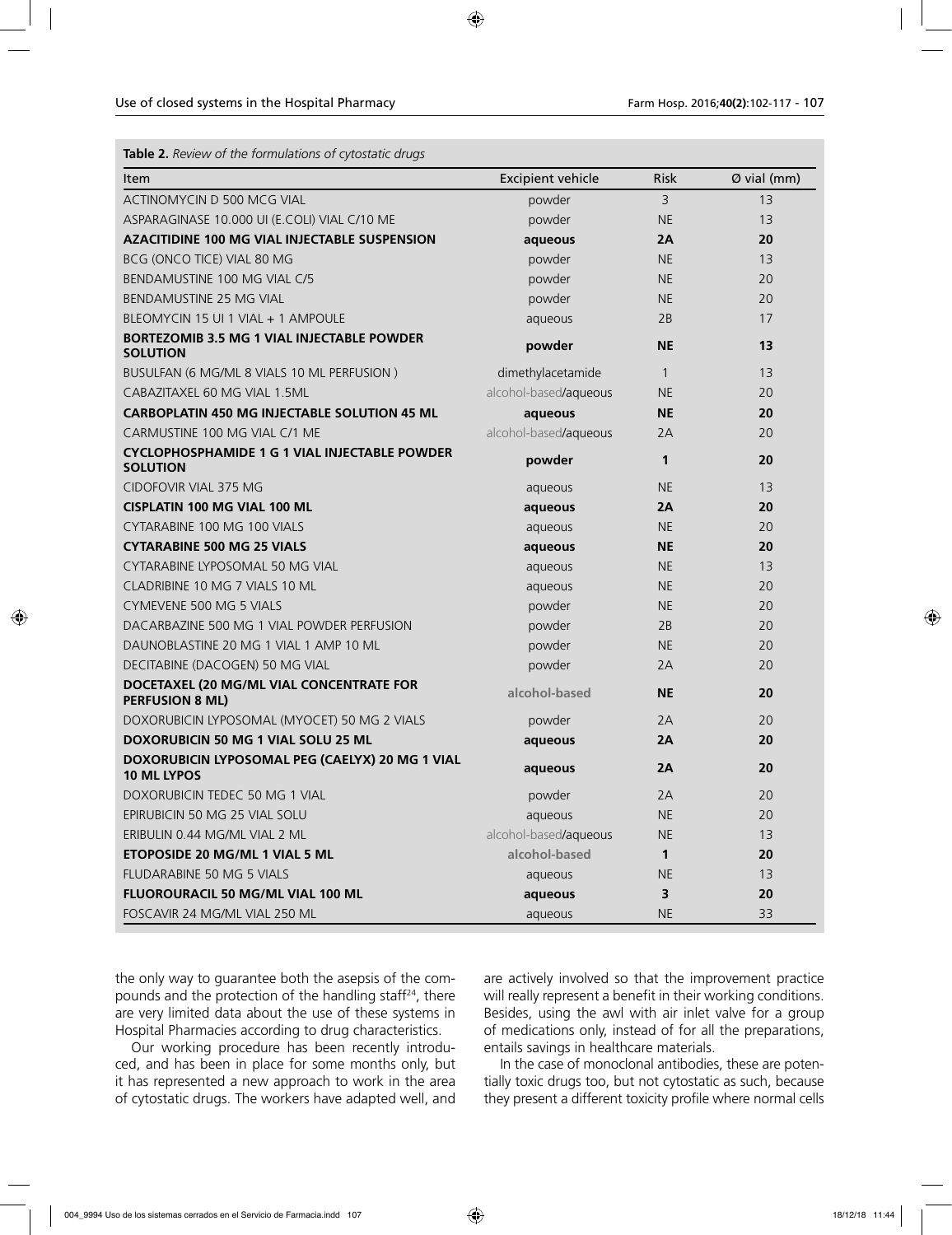| Item                                                                | <b>Excipient vehicle</b>  | <b>Risk</b>  | Ø vial (mm) |
|---------------------------------------------------------------------|---------------------------|--------------|-------------|
| FOTEMUSTINE (MUSTOFORAN) 208 MG 1 VIAL+AMPOULE 4 ML                 | powder                    | <b>NE</b>    | 20          |
| <b>GEMCITABINE (2 G 1 VIAL)</b>                                     | aqueous                   | <b>NE</b>    | 20          |
| <b>GEMCITABINE 1 G 1 VIAL</b>                                       | aqueous                   | <b>NE</b>    | 20          |
| <b>IDARUBICIN 10 MG 1 VIAL</b>                                      | powder                    | <b>NE</b>    | 20          |
| <b>IDARUBICIN 5 MG 1 VIAL</b>                                       | powder                    | <b>NE</b>    | 20          |
| <b>IFOSFAMIDE 1 G 1 VIAL</b>                                        | aqueous                   | 3            | 20          |
| IRINOTECAN 500 MG 1 VIAL 25 ML                                      | aqueous                   | <b>NE</b>    | 20          |
| <b>MELPHALAN 50 MG 1 VIAL LYOPH 10 ML</b>                           | alcohol-based/<br>aqueous | 1            | 20          |
| METHOTREXATE 25 MG/ML 1 VIAL SOLU 2 M                               | aqueous                   | 3            | 20          |
| METHOTREXATE 25 MG/ML 10 VIALS 40 ML                                | aqueous                   | 3            | 35          |
| METHOTREXATE 25 MG/ML VIAL SOLU 20 ML                               | aqueous                   | 3            | 20          |
| METHOTREXATE AD 25 MG/ML 1 VIAL 200ML                               | aqueous                   | 3            | 35          |
| MITOMYCIN C 10 MG 1 VIAL                                            | powder                    | 2B           | 20          |
| MITOXANTRONE 2 MG/ML 1 VIAL 10 ML PERFUSION SOLUTION                | aqueous                   | 2B           | 13          |
| OXALIPLATIN (5 MG/ML CONCENTRATE 1 VIAL 40 ML)                      | aqueous                   | <b>NE</b>    | 20          |
| PACLITAXEL 6 MG/ML 1 VIAL 50 ML                                     | alcohol-based             | <b>NE</b>    | 20          |
| PACLITAXEL ALBUMIN-BOUND (ABRAXANE) 5 MG/ML 1 VIAL<br>POWDER 100 MG | powder (albumin)          | <b>NE</b>    | 20          |
| <b>PEMETREXED 500 MG 1 VIAL</b>                                     | powder                    | <b>NE</b>    | 20          |
| PENTAMIDINE 300 MG VIAL*PAC                                         | powder                    | <b>NE</b>    | 20          |
| PENTOSTATIN (NIPENT) 10 MG 1 VIAL                                   | powder                    | <b>NE</b>    | 20          |
| RALTITREXED 2 MG 1 VIAL 5 ML                                        | powder                    | <b>NE</b>    | 20          |
| TEMSIROLIMUS (25 MG/ML VIAL + PERFUSION SOLUTION VIAL)              | alcohol-based             | <b>NE</b>    | 13          |
| THIOTEPA (100 MG 1 VIAL POWDER)                                     | powder                    | $\mathbf{1}$ | 20          |
| THIOTEPA (15 MG 1 VIAL POWDER)                                      | powder                    | $\mathbf{1}$ | 20          |
| TOPOTECAN 4 MG 5 VIALS 5 ML                                         | powder                    | <b>NE</b>    | 13          |
| TRABECTEDINE 0.25 MG VIAL POWDER FOR PERFUSION                      | powder                    | <b>NE</b>    | 20          |
| TRABECTEDINE 1 MG VIAL POWDER FOR PERFUSION                         | powder                    | <b>NE</b>    | 20          |
| VINBLASTINE 10 MG 1 VIAL                                            | powder                    | 3            | 20          |
| <b>VINCRISTINE 2 MG 1 VIAL 2 ML</b>                                 | aqueous                   | 3            | 13          |
| VINFLUNINE 250 MG/10 ML VIAL                                        | aqueous                   | <b>NE</b>    | 13          |
| VINFLUNINE 50MG/2 ML VIAL                                           | aqueous                   | <b>NE</b>    | 13          |
| VINORELBINE 50 MG/5 ML VIAL                                         | aqueous                   | <b>NE</b>    | 13          |

\*NE =Not Evaluated (the lack of inclusion as carcinogenic by the IARC/NIOSH classification does not imply directly the lack of this effect, often acknowledged by scientific agencies in different countries, because said agencies have not evaluated all of them).

**\* The most frequently used formulations in the last 2 months before the review.** 

\* Monoclonal antibodies / TKIs not included.

\* Docetaxel (Taxotere®): 21 G needle according to its product specifications.

\* Gemcitabine Hospira®: aqueous excipients (other formulations DO contain alcohol).

are not damaged. Therefore, there is lower danger in their handling. In this case, the main concern was guaranteeing the stability of the open vials. Data available for both awls show that, by featuring a 0.22 micron filter which traps bacteria, microbiological stability is ensured during:

- For the SmartSite® VialShield Closed Vial Access Device awl (Figure 3) **»** 7 days
- For the SmartSite® Vented Vial Access Device awl (Figure 2) **»** 96 hours

With all this, we intend to apply a criterion of efficiency, and finally decided to use the awl with air inlet valve for the last of the vials in each treatment, in case it was a monoclonal antibody (and this way, being able to keep small rests of drug in case it became necessary to make the most of vials), and to continue using blunt needles for the rest of vials, because if we decided to use an awl per vial in the case of monoclonal antibodies, the cost was increased to a great extent. Besides, the awl is not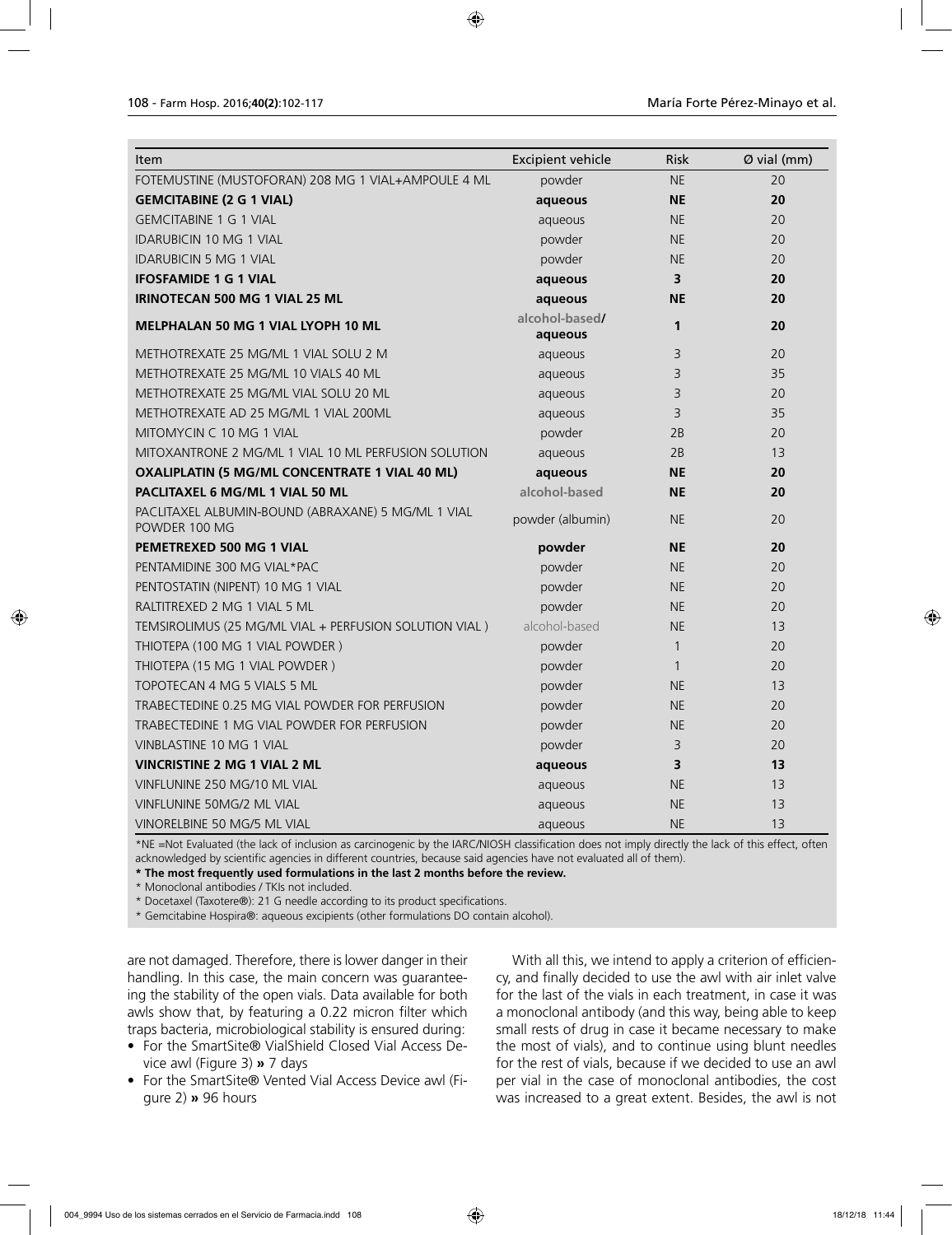| Molecule                | <b>Brandname</b>       | Awl                     | Glove         |
|-------------------------|------------------------|-------------------------|---------------|
| <b>BUSULFAN</b>         | <b>BUSILVEX 60 MG</b>  | SPECIAL 13 MM ALL VIALS | <b>DOUBLE</b> |
| <b>CABAZITAXEL</b>      | JEVTANA 60 MG          | SPECIAL 20 MM ALL VIALS |               |
| <b>CARMUSTINE</b>       | BICNU 100 MG           | SPECIAL 20 MM ALL VIALS | <b>DOUBLE</b> |
| <b>CYCLOPHOSPHAMIDE</b> | GENOXAL 1.000 MG       | SPECIAL 20 MM ALL VIALS |               |
| <b>ERIBULIN</b>         | HALAVEN 0,88 MG        | SPECIAL 13 MM ALL VIALS |               |
| <b>ETOPOSIDE</b>        | ETOPOSIDE TEVA 100 MG  | SPECIAL 20 MM ALL VIALS |               |
| <b>FOTEMUSTINE</b>      | MUSTOFORAN 208 MG      | SPECIAL 20 MM ALL VIALS | <b>DOUBLE</b> |
| <b>MELPHALAN</b>        | ALKERAN 50 MG          | SPECIAL 20 MM ALL VIALS | <b>DOUBLE</b> |
| <b>PACLITAXEL</b>       | PACLITAXEL KABI 300 MG | SPECIAL 20 MM ALL VIALS |               |
| <b>TEMSIROLIMUS</b>     | TORISEL 30 MG          | SPECIAL 13 MM ALL VIALS |               |
| <b>THIOTEPA</b>         | TEPADINA 15 MG         | SPECIAL 20 MM ALL VIALS | <b>DOUBLE</b> |
| <b>THIOTEPA</b>         | TEPADINA 100 MG        | SPECIAL 20 MM ALL VIALS | <b>DOUBLE</b> |

**Table 3.** *Drugs / formulations which require handling with a special awl = with air inlet valve* 

able to extract the whole volume of the antibody, and this would lead to small losses of product, which would ultimately entail a high annual cost.

After refining this new methodology of work for its use, we have finally implemented it on April, 2015, using the awl with air inlet valve only for those selected formulations; therefore, from now on we will consider if we need to make some modification in the work method based on daily practice.

In terms of the limitations of our review, some formulations did not have the standard sizes of the awls included (13 or 20 mm), so we continue having a small stock available of the awl with universal connector for their handling. Our review was been conducted with those formulations available in our hospital, but not with all formulations available in the market. It is worth noting that there are various devices currently available in the market, so the information provided by their different manufacturers should be reviewed in order to check the characteristics of all systems.

In a future line of work, tests for contamination in the environment and work surfaces could be conducted, to assess whether in our centre, and according to what is stated in scientific literature, a reduction in contamination has also been achieved after the implementation of these systems.

# **Conflict of interests**

We the authors declare the lack of existence of any type of conflicts of interests.

# **Bibliography**

1. Rey M., Corrales E., Serra MA., Clopés A. Manipulación y administración de citostáticos [Monografía en Internet]. Madrid: Instituto Catalán de Oncología; 2006. [n.d]. Disponible en: http://www. combino-pharm.es/wp-content/uploads/2014/07/MONOGRAFIA\_ CITOSTATICOS.pdf

- 2. Autoría múltiple. Guía de Buenas Prácticas para trabajadores profesionalmente expuestos a agentes citostáticos. [Monografía en Internet]. Madrid: Escuela Nacional de Medicina del Trabajo. Instituto de Salud Carlos III. Ministerio de Economía y Competitividad. Martínez de Aramayona López MJ, Sánchez-Uriz MA. Coordinadoras; 2014 [22/03/2014]. Disponible en: http://gesdoc.isciii.es/ gesdoccontroller?action=download&id=26/03/2014-199edf956b
- 3. Association paritaire pour la santé et la sécurité du travail du secteur affaires sociales (ASSTSAS). Safe Handling of Hazardous Drugs. Prevention Guide [Monografía en Internet]. Montreal; 2008. [n.d]. Disponible en: https://www.irsst.qc.ca/media/documents/PubIRSST/CG-002.pdf
- 4. Connor T, McLauchlan R, Vandenbroucke J. ISOPP Standards of Practice. Safe Handling of Cytotoxics. J Oncol Pharm Practice Supp. 2007; 13: 1-81.
- 5. Guardino Solá X. Exposición laboral a compuestos citostáticos: sistemas seguros para su preparación. Instituto Nacional de Seguridad e Higiene en el Trabajo (INSHT); 2015. NTP 1.051. [05/10/2015]. Disponible en: http://www.insht.es/InshtWeb/Contenidos/Documentacion/NTP/NTP/Ficheros/1043a1054/ntp-1051w.pdf
- 6. National Institute for Occupational Safety and Health (NIOSH). Definition of Closed-System Drug-Transfer Devices. Ann Occup Hyg. 2009; 53(5): 549.
- 7. Real Decreto 1591/2009 por el que se regulan los productos sanitarios. Boletín Oficial del Estado 268 de 6 de noviembre de 2009.
- 8. Real Decreto 665/97 sobre la protección de los trabajadores contra los riesgos relacionados con la exposición a agentes cancerígenos durante el trabajo. Boletín Oficial del Estado 124 de 24 de mayo de 1997.
- 9. Elaboración de productos estériles: Hazardous Drugs. [Monografía en Internet]. Curso Precongreso para Formadores de Manipuladores en Área Estéril. 59 Congreso Sociedad Española de Farmacia Hospitalaria. Valladolid: Sociedad Española de Farmacia Hospitalaria; 2014 [n.d]. Disponible en: http://gruposdetrabajo.sefh.es/nutricion/images/stories/documentos/documentos/CursoPrecongreso2014/ElaboracionProductosEsterilesHazardousDrugsCP2014.pdf
- 10. Clark C. Hazardous drug exposure-preparation to administration. Hosp Pharm Eur. 2015 ; 77.
- 11. Agencia Española del Medicamento y Productos Sanitarios. [n.d]. Disponibles en http://www.aemps.gob.es/cima/fichasTecnicas. do?metodo=detalleForm
- 12. Agencia Internacional para la Investigación del Cáncer (IARC). Agents Classified by the IARC Monographs. [Monografías en Internet]. Volumes 1–113. [24/08/2015]. Disponible en: http://monographs.iarc.fr/ENG/Classification/latest\_classif.php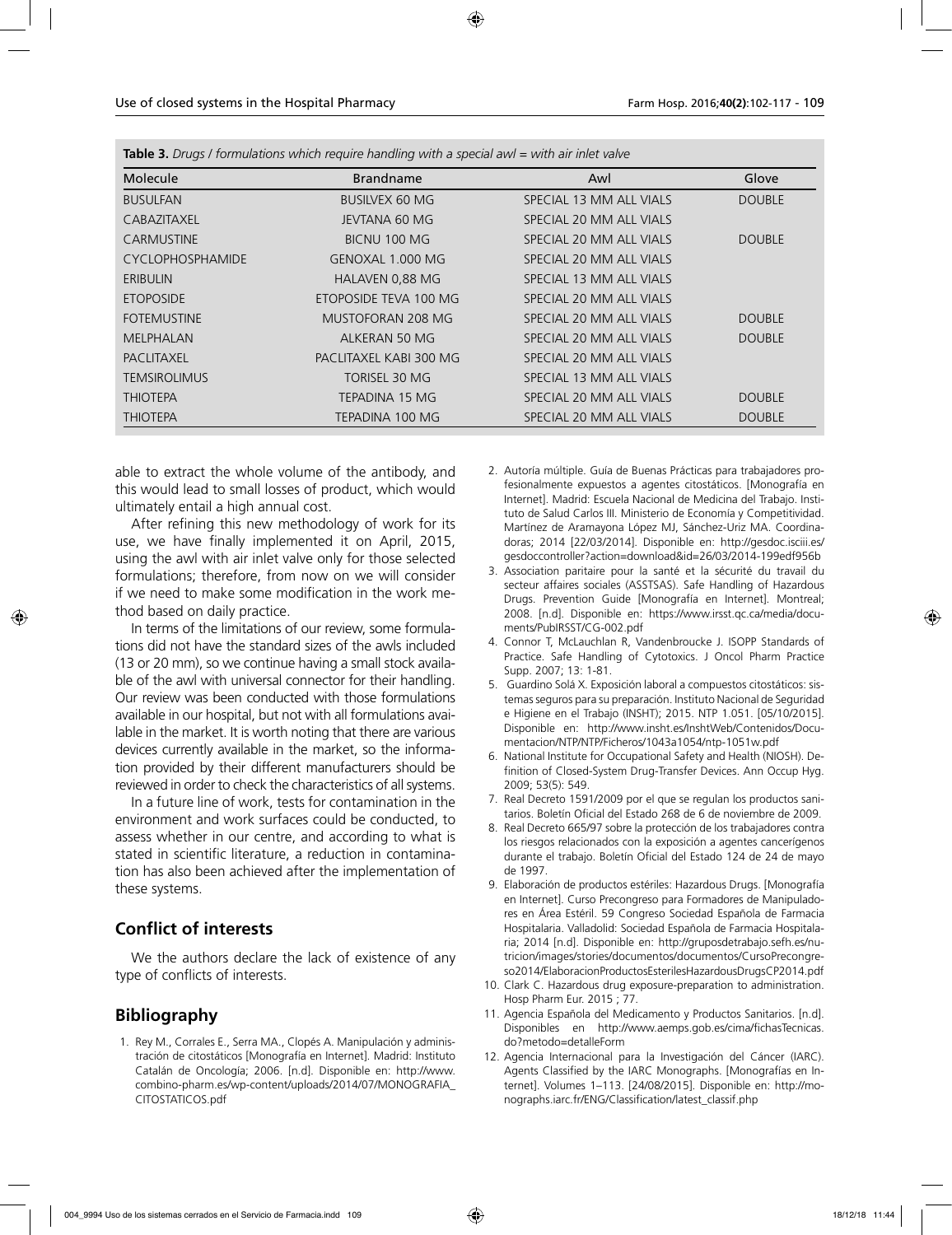- 13. National Institute for Occupational Safety and Health (NIOSH). List of Antineoplastic and Other Hazardous Drugs in Healthcare Settings. [Monografía en Internet]; 2014. 2014-138. [15/05/2015]. Disponible en: http://www.cdc.gov/niosh/docs/2014-138/pdfs/2014-138\_v3.pdf
- 14. Protocolo Manejo Seguro de Citostáticos. [Monografía en Internet]. Servicio Riojano de Salud; 2012. [n.d]. Disponible en: https:// www.riojasalud.es/rrhh-files/rrhh/protocolo-manejo-seguro-de-citostaticos- 2999.pdf
- 15. Occupational Safety and Health Administration (OSHA). OSHA Technical Manual. [02/11/2014]. Disponible en: https://www.osha. gov/dts/osta/otm/otm\_vi/otm\_vi\_2.html
- 16. USA NIOSH ALERT. Preventing Occupational Exposure to Antineoplastic and other Hazardous Drugs in Health Care Settings. NIOSH; 2004. [05/09/2014]. Disponible en: http://www.cdc.gov/ niosh/docs/2004-165/pdfs/2004-165.pdf
- 17. American Society of Health-System Pharmacists (ASHP). Guidelines on preventing medication errors with antineoplastic agents. Am J. Health-Syst Pharm. 2002; 59: 1648-68.
- 18. González Álvarez A, López-Montenegro Soria MA, Albert Marí A, Martínez Gómez MA, Porta Oltra B, Jiménez Torres NV. Exposición a fármacos citotóxicos en el personal sanitario. Farm Hosp. 2012; 36 (5): 368-373.
- 19. Fleury-Souverain *et al*. Evaluation of chemical contamination of surfaces during the preparation of chemotherapies in 24 hospital pharmacies. Eur J Hosp Pharm. 2015; 22 (6): 333-341.
- 20. Cajaraville G., Tamés MJ. Guía de manejo de medicamentos citostáticos. [Monografía en Internet]. Instituto oncológico. San Sebastian. [n.d]. Disponible en: http://www.sefh.es/bibliotecavirtual/ citostaticos/guiamanejocitos.pdf
- 21. National Institute for Occupational Safety and Health (NIOSH). A vapor containment performance protocol for closed system transfer devices using during pharmacy compounding and administration of hazardous drugs. Centers for Disease Control and Prevention; 2015. CDC-2015-0075. [08/09/2015]. Disponible borrador en: http://www.regulations.gov/#!documentDetail;D=C-DC-2015-0075-0003
- 22. Sessink PJ, Connor TH, Jorgenson JA, Tyler TG. Reduction in surface Contamination with antineoplastic drugs in 22 hospital pharmacies in the US following implementation of a closed-system drug transfer device. J Oncol Pharm Pract. 2011; 17(1): 39-48.
- 23. Yoshida J, Tei G, Mochizuki C, Masu Y, Koda S, Kumagai S. Use of a closed system device to reduce occupational contamination and exposure to antineoplastic drugs in the hospital work environment. Ann Occup Hyg. 2009; 53(2): 153-160.
- 24. Uribe Llopis P. Manejo de citostáticos, medidas de prevención y vigilancia de la salud. II Jornada Técnica Productos Sanitarios y Medio Ambiente. Madrid; 2013 [n.d]. Disponible en: http:// www.madrid.org/cs/Satellite?blobcol=urldata&blobheader=application%2Fpdf&blobkey=id&blobtable=MungoBlobs&blobwhere=1352814382035&ssbinary=true

## **Aportación a la literatura científica**

Minimizar los riesgos que supone el manejo de agentes citostáticos no sólo para el personal manipulador sino para todos los trabajadores del Servicios de Farmacia.

En la literatura científica existen ciertas publicaciones orientadas a la administración de estos fármacos con conexiones cerradas, más orientadas al personal de enfermería en los hospitales de día, pero los datos sobre cómo manejar estos fármacos en los servicios de farmacia atendiendo a sus características son muy escasos. Ante la preocupación creciente sobre un posible riesgo ocupacional en el manejo de estos fármacos, creemos que es importante la publicación de este tipo de procedimientos para darlos a conocer a otros hospitales. Los resultados obtenidos implican un cambio en la metodología de trabajo a la hora de reconstituir estos fármacos.

## **Introducción**

Cuando se habla de citostáticos, se hace referencia a un amplio grupo de medicamentos con mecanismos de acción muy diversos, pero con la característica común de interrumpir el ciclo celular en alguna de sus fases. Esta propiedad permite utilizarlos en el tratamiento de enfermedades neoplásicas como terapia única o en combinación con radioterapia y/o cirugía.

La constante evolución de los protocolos, la utilización de nuevas técnicas y la aparición de nuevos medicamentos, ha permitido incrementar el número de pacientes tratables y las expectativas de éxito. A pesar de ello, no se debe olvidar que se trata de fármacos muy activos, con elevada toxicidad potencial. Existen datos que indican que la exposición continua y prolongada a pequeñas dosis puede tener efectos mutagénicos y carcinogénicos sobre el personal manipulador.

Dado que no se han podido establecer de forma clara los efectos tóxicos a largo plazo de la exposición a estos fármacos (debido sobre todo a las discrepancias existentes entre las diferentes pruebas utilizadas para determinar su toxicidad), el posible riesgo laboral que suponen y las consecuencias que pueden producir, se hace imprescindible el adoptar medidas que ayuden a reducir esta exposición y a garantizar unas condiciones óptimas de trabajo. En este sentido, la actividad más adecuada es la preventiva.

Para prevenir los posibles efectos nocivos de una manipulación inadecuada se debe aplicar una sistemática de trabajo apropiada y adoptar determinadas medidas de actuación frente a cualquier situación en la que estén implicados los medicamentos citostáticos.

Por otro lado, la centralización de estos procedimientos en los Servicios de Farmacia garantiza una mayor seguridad para el trabajador y para el medio ambiente, reduciendo al máximo el riesgo de exposición<sup>1-4</sup>.

Uno de los orígenes más habituales de la contaminación ambiental por citostáticos, tanto durante la reconstitución como en la administración, es la utilización de jeringas estándar cuyas agujas, en el momento de ser extraídas del recipiente a través del septum, generan un aerosol. También se forma un aerosol al ser expulsado al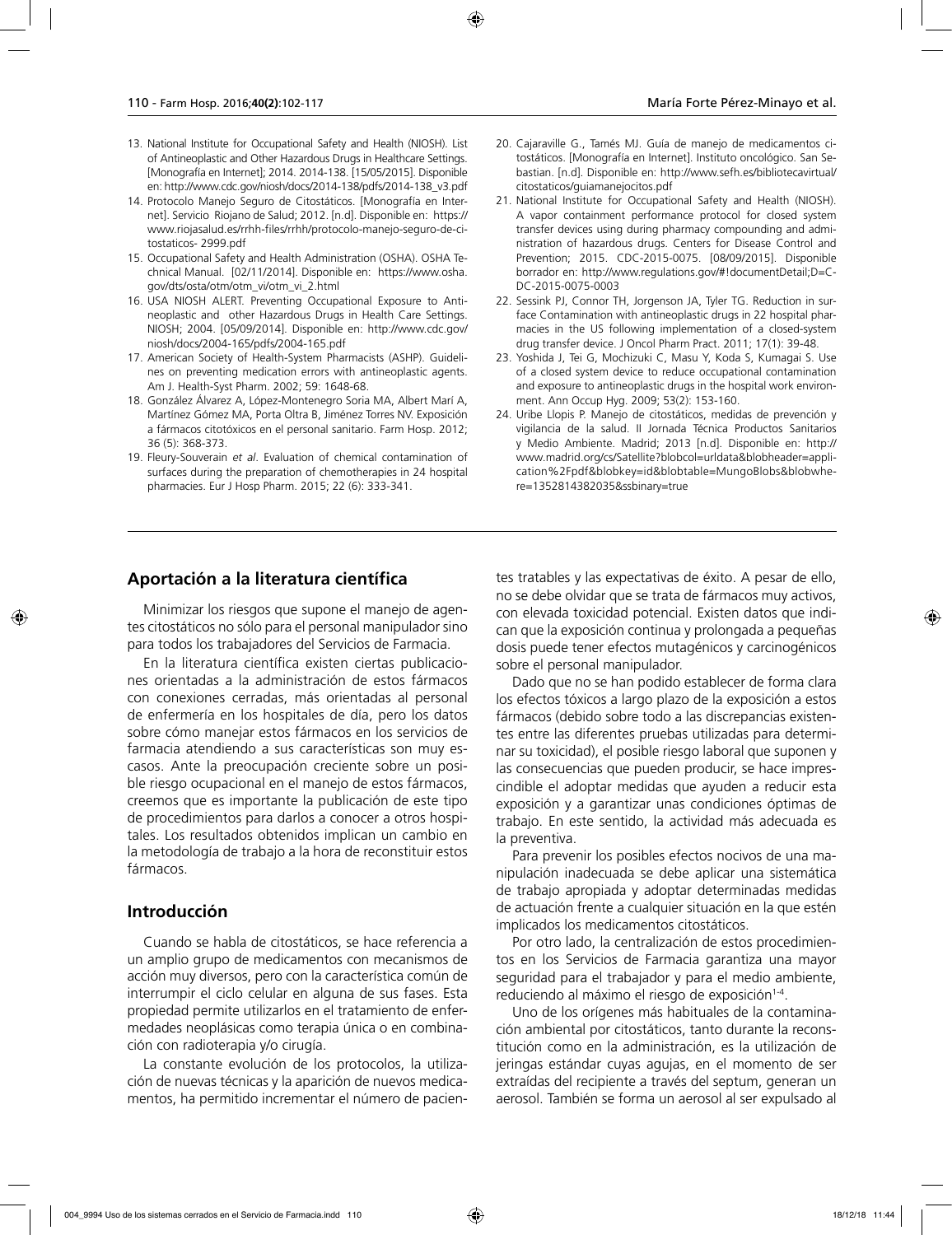exterior el producto contenido en las paredes internas de la jeringa al retirar el émbolo. Es para evitar este tipo de contaminación que se recomienda la utilización de los llamados sistemas cerrados<sup>5</sup>.

Tras su aparición en el mercado, los sistemas cerrados han ido implantándose en los hospitales con el fin de eliminar las agujas, entendiendo como un *dispositivo cerrado de transferencia de fármacos* un sistema que mecánicamente no permite la transferencia de contaminantes ambientales dentro del dispositivo, ni el escape de principios activos peligrosos fuera del mismo. En principio, un sistema cerrado es un dispositivo que impide el intercambio de aire no filtrado o de contaminantes con el aire ambiente<sup>6</sup>.

En España estos dispositivos son considerados productos sanitarios, regulados por el RD 1591/2009, y clasificados en la clase IIa7 . Por su parte, la exposición laboral a fármacos citostáticos se encuentra dentro del ámbito de la normativa sobre la protección de los trabajadores frente a los riesgos relacionados con la exposición a agentes cancerígenos (RD 665/97) y por lo tanto, según se establece, se debe priorizar el uso de los sistemas cerrados<sup>8</sup>.

No se puede olvidar que es papel del farmacéutico la selección de los productos sanitarios para garantizar la seguridad ambiental, seguridad microbiológica, comodidad, coste óptimo y reducción de la carga de trabajo.

Desde hace aproximadamente año y medio, en nuestro hospital se fue llevando a cabo la incorporación de los sistemas cerrados tanto para la preparación como para la administración de agentes citostáticos.

Se comenzó por el hospital de día, donde el volumen de tratamientos alcanza aproximadamente las 1000 administraciones mensuales y el número de trabajadores es de 6 entre enfermería y auxiliares de enfermería.

Posteriormente, tras la implantación en el hospital de día se continuó con el resto de Servicios implicados. Durante 7 días se realizó una formación en el Servicio de Farmacia con las enfermeras y los técnicos de farmacia que realizan el trabajo en la campana y con un volumen de trabajo cercano a las 2000 preparaciones mensuales, para después continuar con los Servicios de hospitalización de Oncología y Hematología.

Por nuestra parte, desde el Servicio de Farmacia y en el campo que nos compete (preparación), se eligió inicialmente un punzón universal como dispositivo para la reconstitución de estos fármacos. Se trataba de un modelo (SmartSite® Dispensing Pin) (Figura 1) que se podía acoplar a todos los viales.

Los punzones son perforadores de acceso a vial sin aguja para la reconstitución y dilución de los medicamentos. La FDA (*Food and Drug Administration*) requiere que los dispositivos cumplan los siguientes criterios: hermético, anti-goteo y que prevenga la contaminación microbiológica (filtro 0,22 micras)9 .

Tras un año y medio aproximado de utilización, se vio que con la implantación de este sistema no se lograba la eliminación de la utilización de agujas por parte del personal elaborador (ni por tanto los riesgos que conllevan), y que el uso del punzón universal no se llevaba a cabo en un gran porcentaje de las preparaciones (tan sólo en un 40% aproximadamente) por diferentes motivos (calidad del punzón, mal acoplamiento del mismo a los distintos tamaños de viales, peor aprovechamiento de *picos* de fármacos, etc.). Tampoco se utilizaba un punzón por cada vial, por lo que las conexiones seguían sin ser cerradas. Además, el dispositivo del que se disponía protegía al personal trabajador frente a aerosoles pero no frente a los vapores que producen algunos fármacos (al igual que los filtros HEPA, que son capaces de retener las partículas y los aerosoles, pero no los vapores, que circularían libremente).

Los recursos de los que se disponía hasta ahora en el Servicio de Farmacia para la preparación de citostáticos eran alargaderas, jeringas luer-lock de tres cuerpos y punzones universales (Figura 1) que disponían de las siguientes características:

- Punzón de transferencia (con ventilación)
- Sistema sin aguja
- Volumen de purga 0,1ml
- Longitud del sistema 6,4cm
- Acoplador universal
- Filtro hidrófobo de admisión de aire: evita el incremento de presión del vial

El objetivo de este trabajo es revisar la idoneidad de los sistemas cerrados utilizados en el Servicio de Farmacia para la reconstitución de los fármacos citostáticos utilizados en nuestro centro, necesario para asegurar la seguridad y eficiencia del proceso.

De forma secundaria se planteó cuantificar el ahorro que supone utilizar este material de acuerdo a la revisión realizada.



**Figure 1.** *SmartSite® Dispensing Pin.*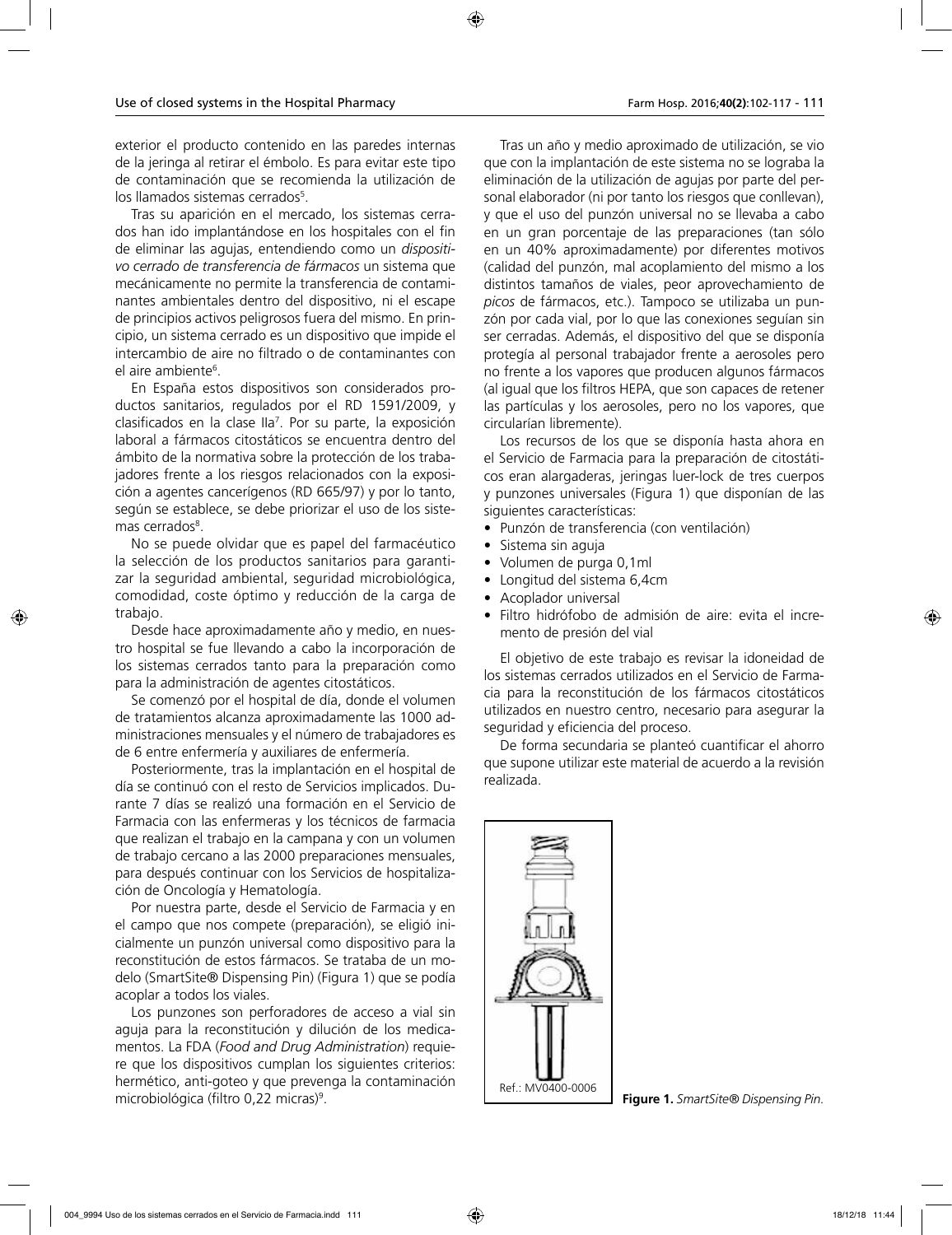# **Método**

Se implementa un procedimiento de trabajo en el contexto de la revisión periódica obligatoria de todos los procedimientos normalizados de trabajo (PNT's) del Servicio de Farmacia y dada la preocupación sobre un riesgo ocupacional cada vez mayor, profundizando en el uso correcto de los sistemas cerrados durante el proceso de reconstitución de fármacos citostáticos.

Tras la revisión de la bibliografía, se propuso disponer de varios tipos de punzones que se adaptaran a las características de los diferentes medicamentos citostáticos de forma que el uso de agujas quedara relegado y que todo el personal (manipulador y no manipulador) quedara protegido frente a aquéllos que formasen vapores. De esta forma se lograría implantar definitivamente el uso de sistemas cerrados sin que supusiera incrementar mucho el coste de este tipo de material sanitario, es decir, utilizando cada tipo de punzón de acuerdo a las características del medicamento.

La variable principal del estudio fue el uso del punzón más idóneo según las características del fármaco.

Se llevó a cabo una revisión de las fichas técnicas de los diferentes punzones seleccionados, así como de los diferentes citostáticos para poder reconstituir los viales utilizando punzones de distinto tipo en función del grado de contaminación posible de la mezcla y el grado de carcinogenicidad del citotóxico.

Las variables a considerar fueron:

- − Fármacos más utilizados (en número de viales) según los consumos de los dos últimos meses, para después ampliar el estudio a todas las presentaciones disponibles en el hospital. Se excluyeron en un primer momento los anticuerpos monoclonales por no tratarse de *Hazardous Drugs* (drogas que plantean un manejo adicional y un riesgo de exposición para los profesionales sanitarios y para quienes puedan entrar en contacto inadvertidamente con las mismas<sup>10</sup>) ni quimioterapia propiamente dicha.
- − Fungible/vía de administración: preparación en jeringa o en suero.
- − Vehículos de los fármacos: revisión mediante las fichas técnicas de los excipientes de todas nuestras presentaciones de fármacos citostáticos<sup>11</sup>, detectando aquéllos cuyo disolvente fuese alcohólico (aquéllos susceptibles de formar vapores).
- − Riesgo para el personal manipulador de los diferentes citostáticos: según la clasificación de la IARC (Agencia Internacional para la Investigación del Cáncer)12, basada en pruebas sobre carcinogénesis, y la clasificación NIOSH (National Institute for Occupational Safety and Health)<sup>13</sup>, filtrando aquéllos fármacos de mayor riesgo para el personal manipulador.
- − Diámetro de la cabeza del vial (en milímetros): se midieron todas las presentaciones.

Para seleccionar qué fármacos deberían reconstituirse con un punzón con válvula de admisión de aire (capaz de retener vapores), se evaluó tanto el potencial carcinogénico como los excipientes de los fármacos. Para evaluar el grado de carcinogenicidad se utilizó la clasificación de la IARC<sup>12</sup>, y la clasificación NIOSH<sup>13</sup>, y se seleccionaron aquéllos fármacos de mayor riesgo (riesgo 1).

Los criterios de selección del punzón más adecuado fueron:

- a. Punzón con válvula de admisión de aire: tanto los fármacos citostáticos de riesgo 1 para el personal como aquéllos cuyos excipientes incluyesen vehículos alcohólicos deberían reconstituirse utilizando el punzón con válvula de admisión de aire (Figura 3), de 13 o de 20 mm en función de la cabeza del vial (uno por cada vial), cumpliendo algunos de los fármacos ambas condiciones.
- b. Punzón básico: en principio, se puede emplear el otro punzón para el resto de fármacos dadas sus características (de 13 o de 20mm en función de la cabeza del vial, y también uno por cada vial) (Figura 2).

Tras esto, se realizó una estimación del coste de la introducción del punzón con válvula de admisión de aire planteando dos escenarios, uno el que se usa sólo este tipo de punzón de forma general, y otro donde se usa sólo para aquellos fármacos que lo precisan. La estimación se llevó a cabo teniendo en cuenta el consumo de los 2 últimos meses anteriores a la revisión, y considerando que el coste del punzón con válvula de admisión de aire es aproximadamente 4 veces mayor que el coste del punzón normal.

La recogida de datos se llevó a cabo mediante una tabla Excel. No se llevó a cabo un cálculo del tamaño muestral porque se trabajó en base a las presentaciones disponibles en nuestro centro. El trabajo tiene un propósito descriptivo, por lo que se realizó un análisis descriptivo de las variables descritas previamente. Las variables del estudio son de tipo cualitativo y se expresaron como recuentos o porcentajes.

El cronograma de trabajo figura en la tabla 1.

# **Resultados**

En la tabla 2, se muestran los resultados del estudio de las presentaciones de citostáticos disponibles en el centro. De las 66 presentaciones que se evaluaron en total, los fármacos de nuestro hospital que resultaron ser susceptibles de requerir una manipulación especial fueron 11: busulfán, cabazitaxel, carmustina, ciclofosfamida, eribulina, etopósido, fotemustina, melfalán, paclitaxel, temsirolimus y tiotepa (15 mg y 100 mg) (ver *tabla 3*), representando un 18% (12/66) respecto al volumen total de presentaciones.

En cuanto a las medidas de los diámetros de los viales, prácticamente en su totalidad fueron de 20 mm ó de 13 mm.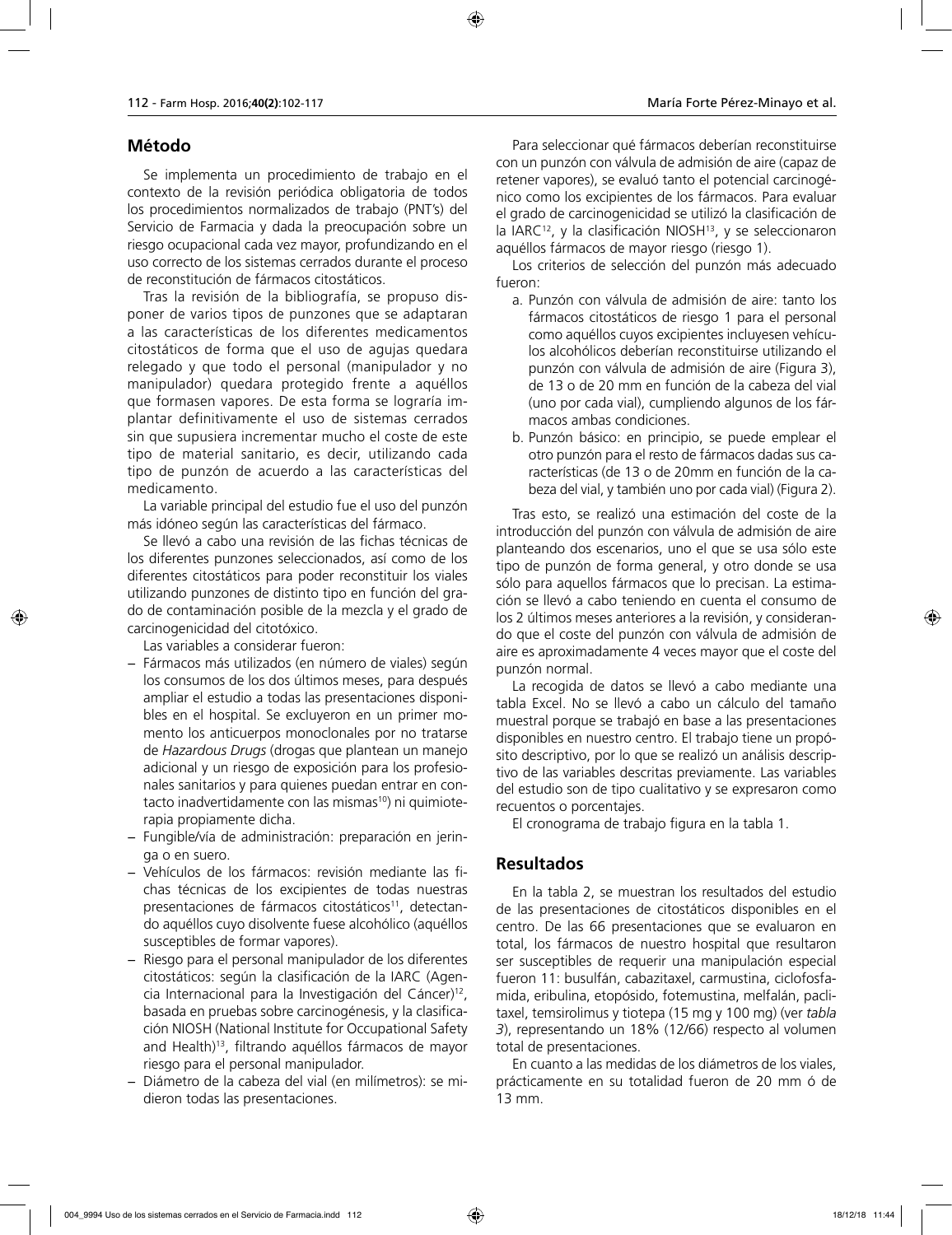Por tanto, se consideró necesario disponer de dos tipos de punzones, cada uno de dos tamaños:

- − uno más sencillo y similar al que disponíamos hasta ahora (pero que se adaptase mejor a cada vial) (Figura 2), cuyas características eran:
	- Dispositivo de acceso a transferencia
	- Sistema sin aguja
	- Volumen de purga 0,1 ml



**Figure 2.** *SmartSite® Vented Vial Access Device.*





- Longitud del sistema 6 cm
- Filtro venteado
- Retención aerosoles
- Diámetro del dispositivo de acceso del vial: 13 y 20 mm;
- − y otro más sofisticado y con válvula de admisión de aire para aquéllos fármacos en los que se necesitase protección frente a vapores (Figura 3), siendo sus características más importantes:
	- Dispositivo de acceso a transferencia
	- Sistema sin aguja
- Volumen de purga 0,1 ml
- Longitud del sistema 6,5cm
- Válvula de admisión de aire
- Diámetro del dispositivo de acceso del vial: también de 13 y 20 mm

El consumo anual estimado de punzones con válvula de admisión de aire (Figura 3) fue:

- punzón SmartSite® VialShield Closed Vial Access Device 13 mm **»** aproximadamente 300/año
- punzón SmartSite® VialShield Closed Vial Access Device 20 mm **»** aproximadamente 4000/año

En cuanto al coste, se elaboró un presupuesto con el consumo anual estimado de punzones. Consideramos dos escenarios, uno general en el que se asumiría que todos los fármacos presentan el mismo riesgo y son susceptibles de poder generar vapores, y otro específico teniendo en cuenta el estudio realizado. En el primero, utilizando el punzón con válvula de admisión de aire para la totalidad de las presentaciones (unas 24.000 preparaciones totales/año, extrapolando el dato de preparaciones mensual obtenido de nuestra aplicación Farmis Oncofarm® a 12 meses), se estimaba un gasto anual en punzones de unos 105.600 €/ año. En el segundo, si el punzón con válvula de admisión de aire se utilizaba sólo para las presentaciones seleccionadas (unas 4.300 preparaciones/año) y el punzón básico para el resto de preparaciones (calculadas por diferencia), el gasto anual estimado disminuía a unos 42.560 €/año. Por tanto, la utilización del **Figure 3.** *SmartSite® VialShield Closed Access Device.* punzón con válvula de admisión de aire de acuerdo al

| <b>Tabla 1.</b> Cronograma de trabajo                          |                        |             |             |            |  |
|----------------------------------------------------------------|------------------------|-------------|-------------|------------|--|
|                                                                | <b>MESES</b> (semanas) |             |             |            |  |
| <b>ACTIVIDADES</b>                                             | Enero                  | Febrero     | Marzo       | Abril      |  |
| Revisión de bibliografía y fichas técnicas de los citostáticos | <b>XXXX</b>            |             |             |            |  |
| Estimación de consumos y petición de presupuesto               |                        | <b>XXXX</b> |             |            |  |
| Aprobación presupuesto por parte de compras                    |                        |             | <b>XXXX</b> |            |  |
| Petición del material y envío                                  |                        |             | <b>XXXX</b> |            |  |
| Formación del personal y puesta a punto para su utilización    |                        |             |             | <b>XXX</b> |  |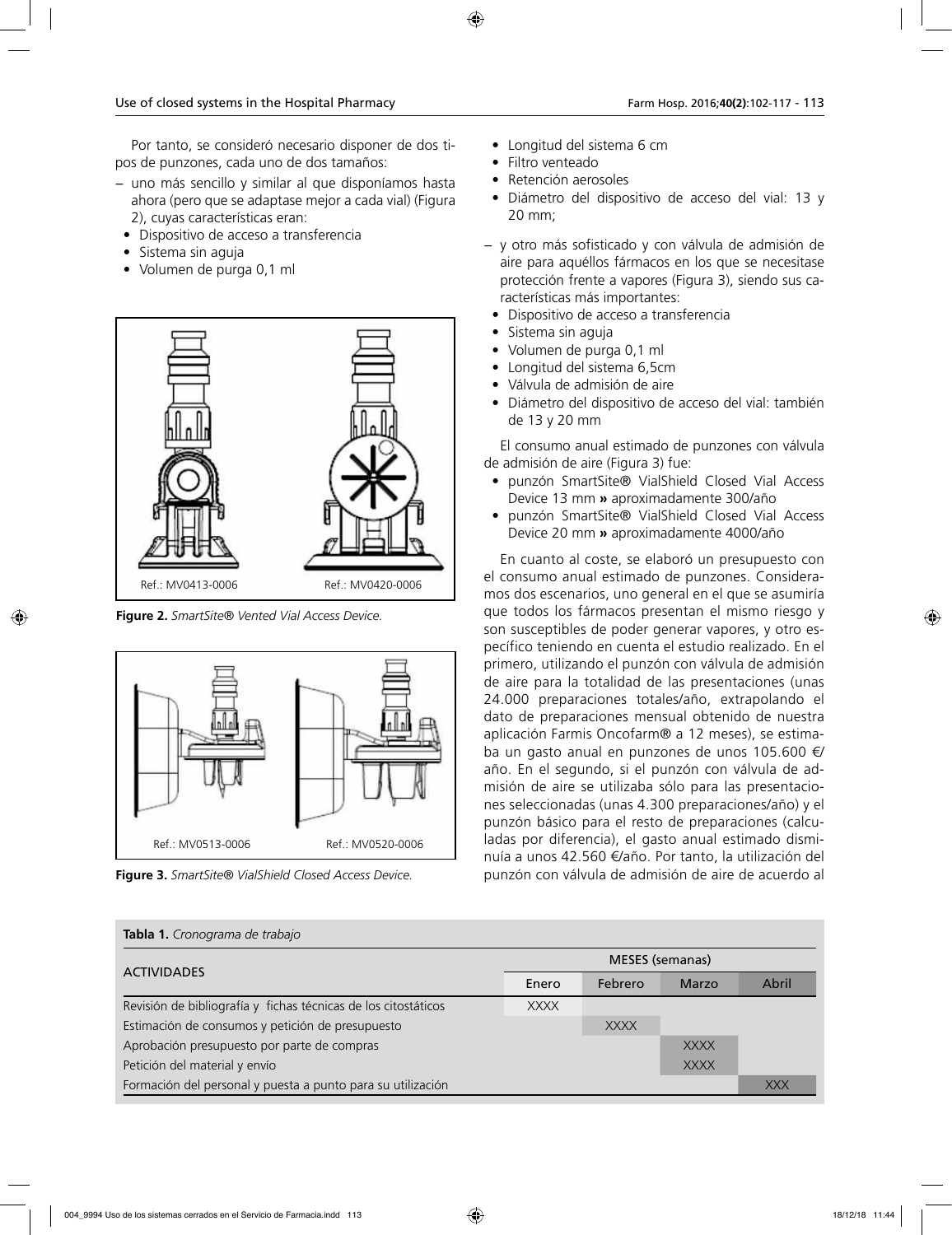| Tabla 2. Revisión de las presentaciones de fármacos citostáticos       |                     |                |             |  |
|------------------------------------------------------------------------|---------------------|----------------|-------------|--|
| Artículo                                                               | Vehículo excipiente | Riesgo         | Ø vial (mm) |  |
| ACTINOMICINA D 500 MCG VIAL                                            | polvo               | $\overline{3}$ | 13          |  |
| ASPARAGINASA 10.000 UI (E.COLI) VIAL C/10 ME                           | polvo               | <b>NE</b>      | 13          |  |
| <b>AZACITIDINA 100 MG VIAL SUSP INYECTABLE</b>                         | acuoso              | 2A             | 20          |  |
| BCG (ONCO TICE) VIAL 80 MG                                             | polvo               | <b>NE</b>      | 13          |  |
| BENDAMUSTINA 100 MG VIAL C/5                                           | polvo               | <b>NE</b>      | 20          |  |
| BENDAMUSTINA 25 MG VIAL                                                | polvo               | <b>NE</b>      | 20          |  |
| BLEOMICINA 15 UI 1 VIAL + 1 AMPOLLA                                    | acuoso              | 2B             | 17          |  |
| BORTEZOMIB 3.5 MG 1 VIAL POLV SOL INYEC                                | polvo               | <b>NE</b>      | 13          |  |
| BUSULFAN (6 MG/ML 8 VIALES 10 ML PERFUSION)                            | dimetilacetamida    | $\mathbf{1}$   | 13          |  |
| CABAZITAXEL 60 MG VIAL 1.5ML                                           | alcohólico/acuoso   | <b>NE</b>      | 20          |  |
| <b>CARBOPLATINO 450 MG SOL INY 45 ML</b>                               | acuoso              | <b>NE</b>      | 20          |  |
| CARMUSTINA 100 MG VIAL C/1 ME                                          | alcohólico/acuoso   | 2A             | 20          |  |
| <b>CICLOFOSFAMIDA 1 G 1 VIAL POLVO SOLUC INYECT</b>                    | polvo               | $\mathbf{1}$   | 20          |  |
| CIDOFOVIR VIAL 375 MG                                                  | acuoso              | <b>NE</b>      | 13          |  |
| <b>CISPLATINO 100 MG VIAL 100 ML</b>                                   | acuoso              | 2A             | 20          |  |
| CITARABINA 100 MG 100 VIALES                                           | acuoso              | <b>NE</b>      | 20          |  |
| <b>CITARABINA 500 MG 25 VIALES</b>                                     | acuoso              | <b>NE</b>      | 20          |  |
| CITARABINA LIPOSOMAS 50 MG VIAL                                        | acuoso              | <b>NE</b>      | 13          |  |
| CLADRIBINA 10 MG 7 VIALES 10 ML                                        | acuoso              | <b>NE</b>      | 20          |  |
| <b>CYMEVENE 500 MG 5 VIALES</b>                                        | polvo               | <b>NE</b>      | 20          |  |
| DACARBAZINA 500 MG 1 VIAL POLVO PERFUSION                              | polvo               | 2B             | 20          |  |
| DAUNOBLASTINA 20 MG 1 VIAL 1 AMP 10 ML                                 | polvo               | <b>NE</b>      | 20          |  |
| DECITABINA (DACOGEN) 50 MG VIAL                                        | polvo               | 2A             | 20          |  |
| DOCETAXEL (20 MG/ML VIAL CONCENTRADO PARA<br><b>PERFUSION 8 ML)</b>    | alcohólico          | <b>NE</b>      | 20          |  |
| DOXORRUBICINA LIPOSOMAS (MYOCET) 50 MG 2 VIALES                        | polvo               | 2A             | 20          |  |
| <b>DOXORUBICINA 50 MG 1 VIAL SOLU 25 ML</b>                            | acuoso              | 2A             | 20          |  |
| DOXORUBICINA LIPOSOMAL PEG (CAELYX) 20 MG 1 VIAL<br><b>10 ML LIPOS</b> | acuoso              | 2A             | 20          |  |
| DOXORUBICINA TEDEC 50 MG 1 VIAL                                        | polvo               | 2A             | 20          |  |
| EPIRUBICINA 50 MG 25 VIAL SOLU                                         | acuoso              | $\sf NE$       | 20          |  |
| ERIBULINA 0,44 MG/ML VIAL 2 ML                                         | alcohólico/acuoso   | <b>NE</b>      | 13          |  |
| ETOPOSIDO 20 MG/ML 1 VIAL 5 ML                                         | alcohólico          | $\mathbf{1}$   | 20          |  |
| FLUDARABINA 50 MG 5 VIALES                                             | acuoso              | <b>NE</b>      | 13          |  |
| FLUORO URACIL 50 MG/ML VIAL 100 ML                                     | acuoso              | 3              | 20          |  |
| FOSCAVIR 24 MG/ML VIAL 250 ML                                          | acuoso              | <b>NE</b>      | 33          |  |
| FOTEMUSTINA (MUSTOFORAN) 208 MG 1 VIAL+AMPOLLA 4 ML                    | polvo               | <b>NE</b>      | 20          |  |

escenario 2 supone un ahorro anual aproximado del 60% con respecto a si lo utilizásemos de acuerdo al escenario 1, consiguiendo un uso más eficiente de los punzones.

# **Discusión**

La preocupación sobre un posible riesgo laboral surge tras la publicación de Falck en 1979 en la que, mediante la aplicación del test de Ames, se evidenció la presencia de mutagenicidad en concentrados de orina de enfermeras que manipulaban citostáticos. Los valores de mutagenicidad obtenidos eran mayores que los de personal no expuesto, que fue utilizado como control, y se incrementaban a medida que avanzaba la semana, sugiriendo que la mutagenicidad podía tener su origen en una absorción de los citostáticos como consecuencia de la exposición laboral<sup>14</sup>.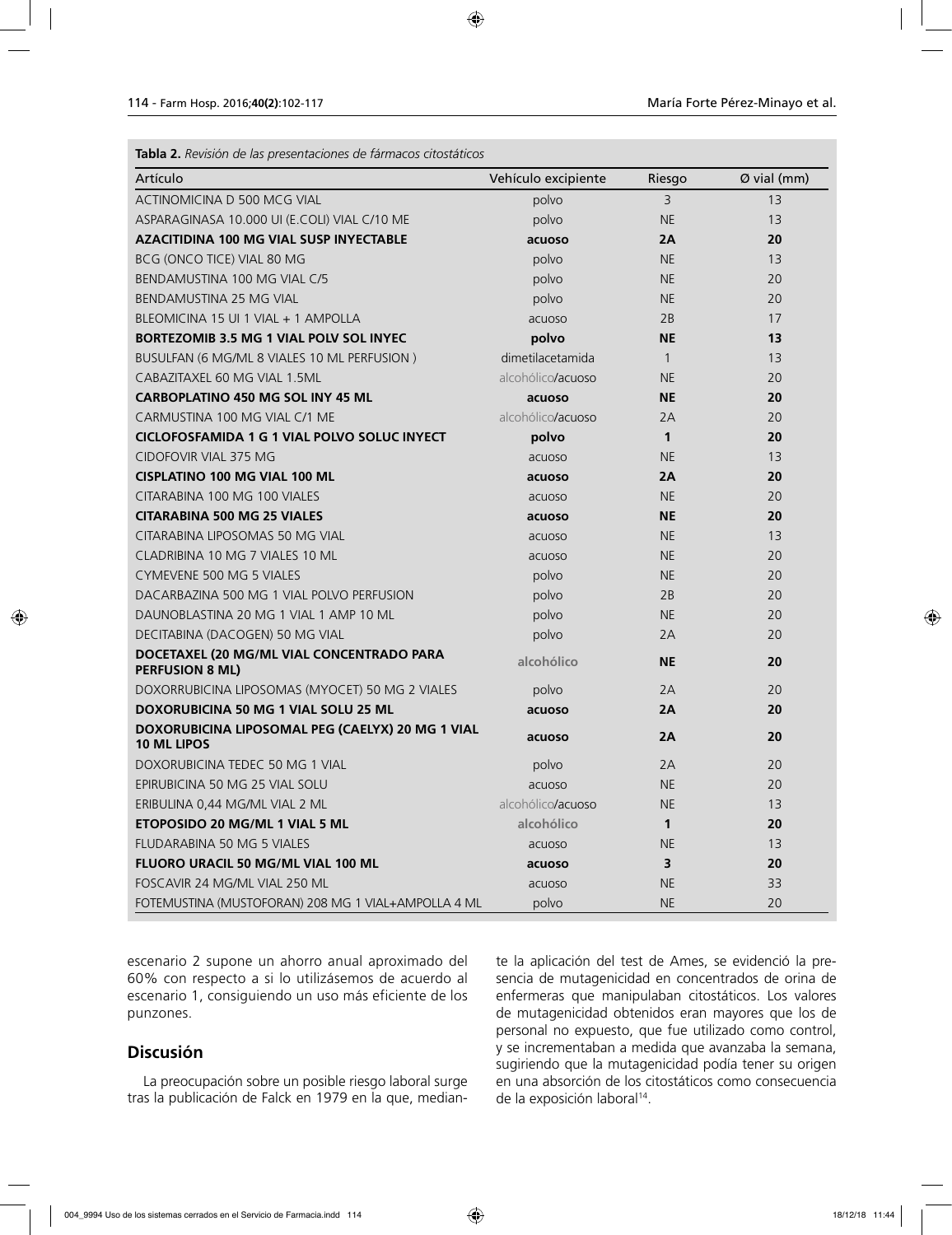| Artículo                                                      | Vehículo excipiente | Riesgo       | Ø vial (mm) |
|---------------------------------------------------------------|---------------------|--------------|-------------|
| <b>GEMCITABINA (2 G 1 VIAL)</b>                               | acuoso              | <b>NE</b>    | 20          |
| <b>GEMCITABINA 1 G 1 VIAL</b>                                 | acuoso              | <b>NE</b>    | 20          |
| <b>IDARUBICINA 10 MG 1 VIAL</b>                               | polvo               | <b>NE</b>    | 20          |
| <b>IDARUBICINA 5 MG 1 VIAL</b>                                | polvo               | <b>NE</b>    | 20          |
| <b>IFOSFAMIDA 1 G 1 VIAL</b>                                  | acuoso              | 3            | 20          |
| <b>IRINOTECAN 500 MG 1 VIAL 25 ML</b>                         | acuoso              | <b>NE</b>    | 20          |
| <b>MELFALAN 50 MG 1 VIAL LIOF 10 ML</b>                       | alcohólico/acuoso   | 1            | 20          |
| METOTREXATO 25 MG/ML 1 VIAL SOLU 2 M                          | acuoso              | 3            | 20          |
| METOTREXATO 25 MG/ML 10 VIALES 40 ML                          | acuoso              | 3            | 35          |
| METOTREXATO 25 MG/ML VIAL SOLU 20 ML                          | acuoso              | 3            | 20          |
| METOTREXATO AD 25 MG/ML 1 VIAL 200ML                          | acuoso              | 3            | 35          |
| MITOMICINA C 10 MG 1 VIAL                                     | polvo               | 2B           | 20          |
| MITOXANTRONA 2 MG/ML 1 VIAL 10 ML SOLUCION PERF               | acuoso              | 2B           | 13          |
| OXALIPLATINO (5 MG/ML CONCENTRADO 1 VIAL 40 ML)               | acuoso              | <b>NE</b>    | 20          |
| PACLITAXEL 6 MG/ML 1 VIAL 50 ML                               | alcohólico          | <b>NE</b>    | 20          |
| PACLITAXEL ALBUMINA (ABRAXANE) 5 MG/ML 1 VIAL POLVO<br>100 MG | polvo (albúmina)    | NE.          | 20          |
| PEMETREXED 500 MG 1 VIAL                                      | polvo               | <b>NE</b>    | 20          |
| PENTAMIDINA 300 MG VIAL*PAC                                   | polvo               | <b>NE</b>    | 20          |
| PENTOSTATINA (NIPENT) 10 MG 1 VIAL                            | polvo               | <b>NE</b>    | 20          |
| RALTITREXED 2 MG 1 VIAL 5 ML                                  | polvo               | <b>NE</b>    | 20          |
| TEMSIROLIMUS (25 MG/ML VIAL + VIAL SOLUCION<br>PERFUSION)     | alcohólico          | <b>NE</b>    | 13          |
| TIOTEPA (100 MG 1 VIAL POLVO)                                 | polvo               | $\mathbf{1}$ | 20          |
| TIOTEPA (15 MG 1 VIAL POLVO)                                  | polvo               | $\mathbf{1}$ | 20          |
| TOPOTECAN 4 MG 5 VIALES 5 ML                                  | polvo               | <b>NE</b>    | 13          |
| TRABECTEDINA 0.25 MG VIAL POLVO PARA PERFUSION                | polvo               | <b>NE</b>    | 20          |
| TRABECTEDINA 1 MG VIAL POLVO PARA PERFUSION                   | polvo               | NE.          | 20          |
| VINBLASTINA 10 MG 1 VIAL                                      | polvo               | 3            | 20          |
| <b>VINCRISTINA 2 MG 1 VIAL 2 ML</b>                           | acuoso              | 3            | 13          |
| VINFLUNINA 250 MG/10 ML VIAL                                  | acuoso              | <b>NE</b>    | 13          |
| VINFLUNINA 50MG/2 ML VIAL                                     | acuoso              | <b>NE</b>    | 13          |
| VINORELBINA 50 MG/5 ML VIAL                                   | acuoso              | <b>NE</b>    | 13          |

\*NE =No Evaluado (la no clasificación como cancerígenos por la clasificación IARC/NIOSH no implica directamente que no presenten este efecto, muchas veces reconocido por organismos científicos de distintos países, ya que dichos organismos no los han evaluados todos).

**\* Presentaciones más consumidas en los dos últimos meses anteriores a la revisión.** 

\* No incluidos anticuerpos monoclonales/TKIs.

\* Docetaxel (Taxotere®): aguja de 21 G según ficha técnica.

\* Gemcitabina Hospira®: excipientes acuosos (otras presentaciones SÍ contienen alcohol).

A principios de la década de los ochenta, *The Occupational Safety and Health Administration* (OSHA) comienza a preocuparse por la exposición laboral del personal sanitario a estas sustancias, y publica en 1999 un manual técnico sobre el control de la exposición laboral a compuestos citotóxicos<sup>15</sup>. Más recientemente, *The Nacional Institute for Occupational Safety and Health* (NIOSH) y *The American Society of Hospital Pharmacists* (ASHP) han publicado unas recomendaciones para la manipulación segura de citotóxicos<sup>16,17</sup>.

Por otro lado, son varios los estudios publicados donde se pretenden cuantificar los niveles de exposición del personal sanitario con el fin de establecer el nivel umbral y en los que se pone de manifiesto la existencia de contaminación en las superficies de trabajo durante el manejo de preparados citotóxicos<sup>18,19</sup>.

Respecto a la necesidad de un manejo especial de las presentaciones que contienen excipientes alcohólicos susceptibles de formar vapores, y que representaban por tanto una contaminación real, Connor y col. concluyeron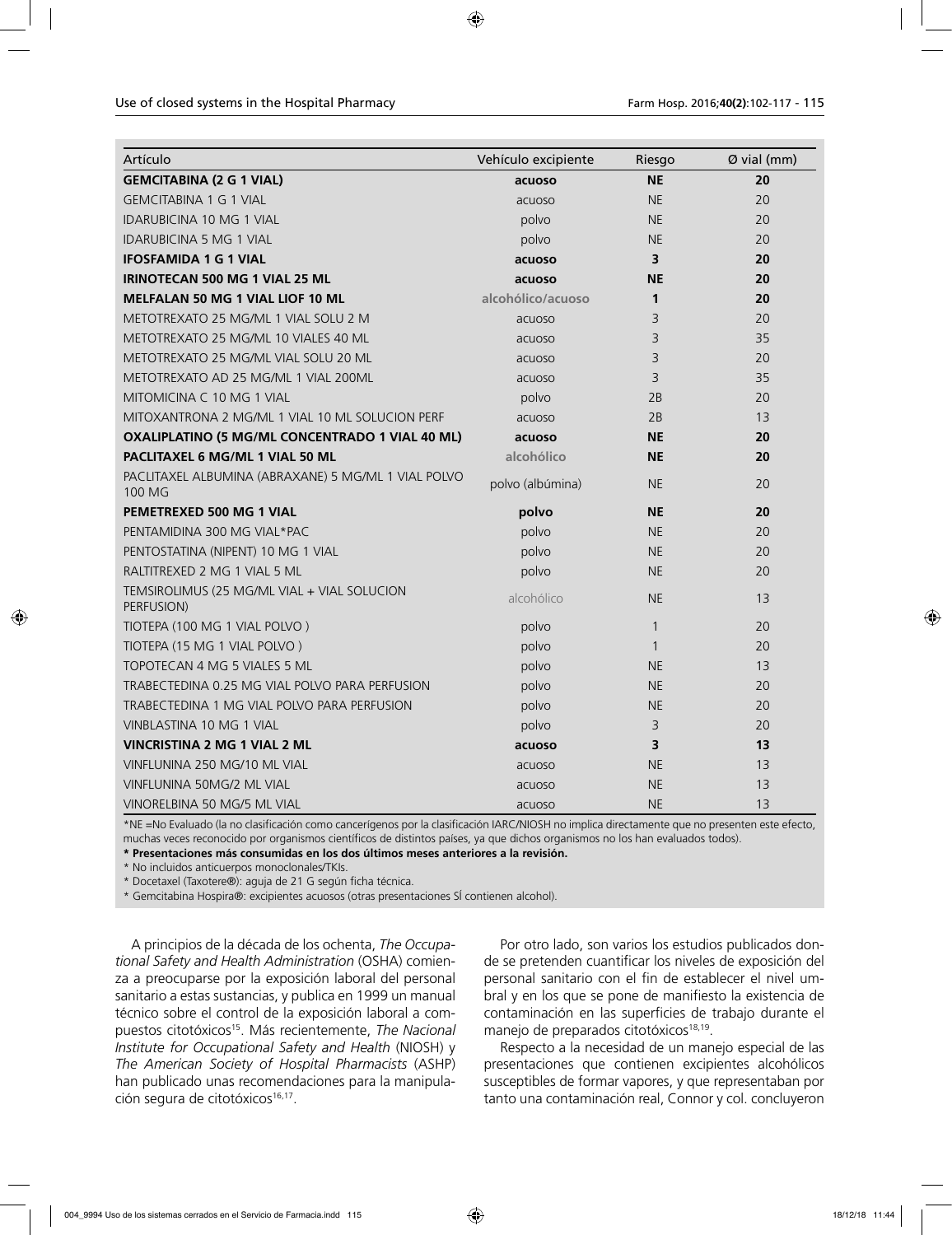| Principio activo      | Especialidad          | Punzon                          | Guante       |
|-----------------------|-----------------------|---------------------------------|--------------|
| <b>BUSULFAN</b>       | <b>BUSILVEX 60 MG</b> | ESPECIAL 13 MM TODOS LOS VIALES | <b>DOBLE</b> |
| <b>CABAZITAXEL</b>    | <b>IFVTANA 60 MG</b>  | ESPECIAL 20 MM TODOS LOS VIALES |              |
| CARMUSTINA            | BICNU 100 MG          | ESPECIAL 20 MM TODOS LOS VIALES | <b>DOBLE</b> |
| <b>CICLOFOSFAMIDA</b> | GENOXAL 1.000 MG      | ESPECIAL 20 MM TODOS LOS VIALES |              |
| ERIBULINA             | HALAVEN 0,88 MG       | ESPECIAL 13 MM TODOS LOS VIALES |              |
| <b>ETOPOSIDO</b>      | ETOPOSIDO TEVA 100 MG | ESPECIAL 20 MM TODOS LOS VIALES |              |
| <b>FOTEMUSTINA</b>    | MUSTOFORAN 208 MG     | ESPECIAL 20 MM TODOS LOS VIALES | <b>DOBLE</b> |
| <b>MELFALAN</b>       | ALKERAN 50 MG         | ESPECIAL 20 MM TODOS LOS VIALES | <b>DOBLE</b> |
| <b>PACLITAXEL</b>     | PACLITXEL KABI 300 MG | ESPECIAL 20 MM TODOS LOS VIALES |              |
| <b>TEMSIROLIMUS</b>   | TORISEL 30 MG         | ESPECIAL 13 MM TODOS LOS VIALES |              |
| <b>TIOTEPA</b>        | TEPADINA 15 MG        | ESPECIAL 20 MM TODOS LOS VIALES | <b>DOBLE</b> |
| <b>TIOTEPA</b>        | TEPADINA 100 MG       | ESPECIAL 20 MM TODOS LOS VIALES | <b>DOBLE</b> |

**Tabla 3.** *Fármacos/presentaciones que requieren manipulación con punzón especial = con válvula de admisión de aire* 

que algunos citostáticos presentan una presión de vapor lo suficientemente baja como para que se produzca una vaporización a temperatura ambiente, en cuyo estudio se demostró que la ciclofosfamida, carmustina y mecloretamina se comportan como mutágenos en el test de Ames si se reúnen en un ambiente cerrado el citostático y reactivo (las placas de cultivo), a temperatura de 23ºC, sin necesidad de ponerlos directamente en contacto (añadir el citostático a las placas de cultivo)20. Más recientemente, NIOSH propone un protocolo para determinar la eficacia de los sistemas cerrados en la contención de vapores, empleando alcohol isopropílico como trazador<sup>21</sup>.

Si bien en nuestro centro no hemos realizado aún estudios de contaminación de superficies tras la implantación de estos sistemas, son varios los estudios que avalan la utilización de los sistemas cerrados<sup>22,23</sup>.

Pese a que las recomendaciones vigentes ya establecen como medidas de protección y prevención laboral los dispositivos para transferencia de fármacos, es decir, los sistemas cerrados y sin agujas (NIOSH), puesto que constituyen la única forma de garantizar tanto asepsia de las preparaciones como la protección del manipulador<sup>24</sup>, los datos sobre la utilización de estos sistemas para la reconstitución de citostáticos en los servicios de farmacia de acuerdo a las características de los fármacos son muy escasos.

Nuestro procedimiento de trabajo es de reciente introducción y apenas lleva unos meses en funcionamiento, pero ha supuesto un planteamiento nuevo a la hora de trabajar en el área de citostáticos. Los trabajadores se han adaptado bien y participan activamente para que la práctica de mejora suponga realmente un beneficio en las condiciones de trabajo. Además, el utilizar el punzón con válvula de admisión de aire para solo un grupo de medicamentos y no para la totalidad de las presentaciones supone un ahorro en material sanitario.

En el caso de los anticuerpos monoclonales, se trata también de fármacos potencialmente tóxicos pero no citostáticos como tal, ya que al no dañar las células normales poseen un perfil distinto de toxicidad. Por lo tanto, los peligros que entraña su manipulación son menores. En este caso, la principal preocupación fue garantizar la estabilidad de los viales abiertos. Los datos disponibles de ambos punzones muestran como, al poseer un filtro de 0,22 micras que retiene bacterias, aseguran la estabilidad microbiológica durante:

- para el punzón SmartSite® VialShield Closed Vial Access Device (Figura 3) **»** 7 días
- para el punzón SmartSite® Vented Vial Access Device (Figura 2) **»** 96 horas

Con todo esto, intentamos aplicar un criterio eficiente, decidiendo finalmente utilizar el punzón con válvula de admisión de aire para el último de los viales de cada tratamiento en el caso de que se tratase de un anticuerpo monoclonal (y así poder guardar picos en caso de que fuera necesario aprovechar viales) y seguir utilizando agujas romas para el resto de los viales, ya que si en el caso de los monoclonales decidíamos utilizar un punzón por vial el coste se incrementaba en gran medida. Además, el punzón no es capaz de extraer toda la cantidad del anticuerpo, por lo que se producirían pequeñas pérdidas de producto pero que globalmente implicarían también un coste anual elevado.

Tras la puesta a punto para su utilización, finalmente hemos implantado esta nueva metodología de trabajo en abril/2015, utilizando el punzón con válvula de admisión de aire para sólo las presentaciones seleccionadas, por lo que de ahora en adelante se estudiará si debemos hacer alguna modificación de la forma de trabajo en función de la práctica diaria.

En cuanto a las limitaciones de nuestra revisión, algunas presentaciones no presentaban los tamaños estándar de los punzones incluidos (13 o 20 mm), por lo que seguimos disponiendo de un pequeño stock del punzón con acoplador universal para su manejo. Nuestra revisión se